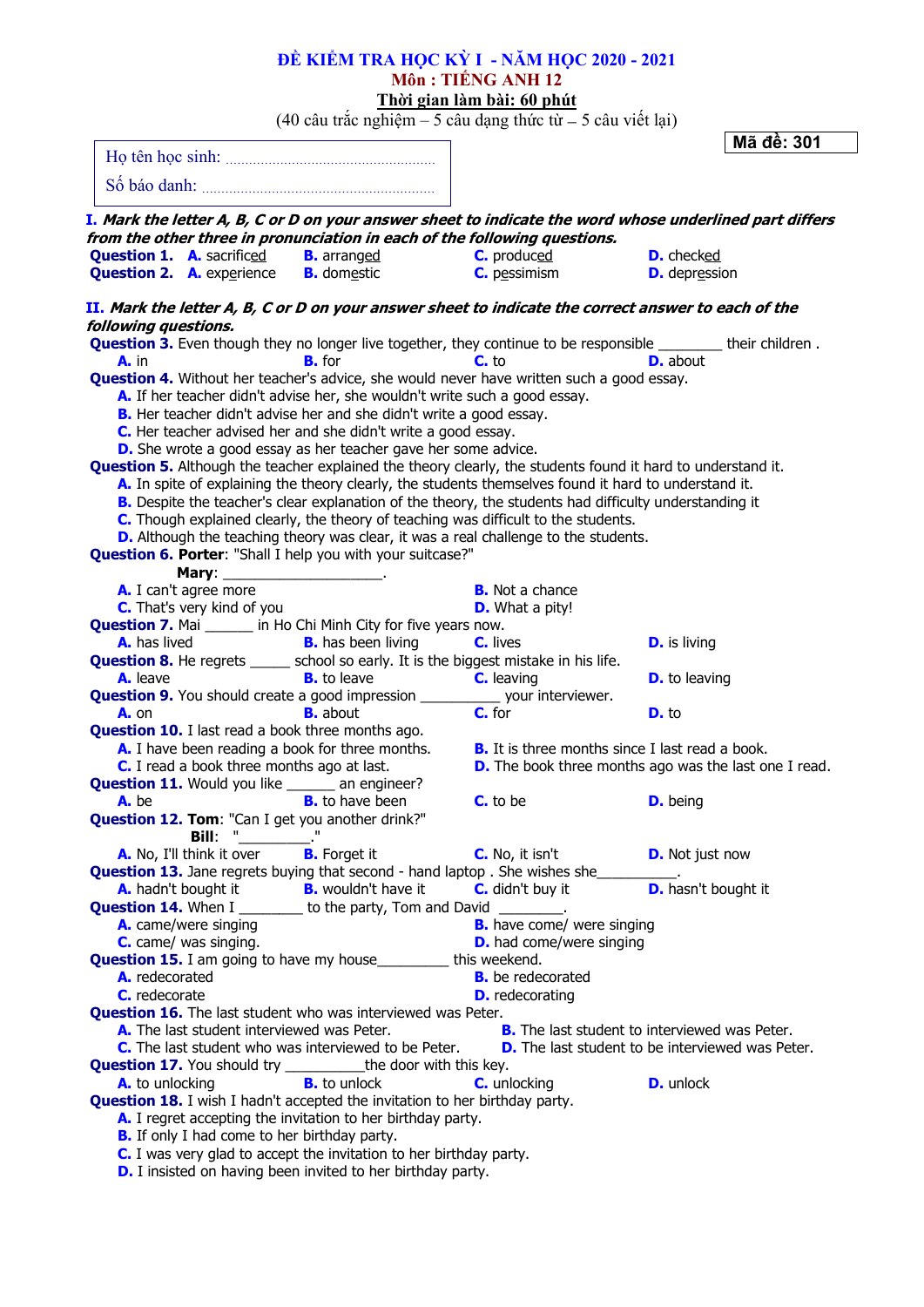### **III. Read the following passage and mark the letter A, B, C or D on your answer sheet to indicate the correct answer to each of the questions from 20 to 24.**

Learning means acquiring knowledge or developing the ability to perform new behaviors. It is common to think of learning as something that takes place in school, but much of human learning occurs outside the classroom, and people continue to learn throughout their lives.

Even before they enter school, young children learn to walk, to talk, and to use their hands to manipulate toys, food, and other objects. They use all of their senses to learn about the sights, sounds, tastes, and smells in their environments. They learn how to interact with their parents, siblings, friends, and other people important to their world. When they enter school, children learn basic academic subjects such as reading, writing, and mathematics. They also continue to learn a great deal outside the classroom. They learn which behaviors are likely to be rewarded and which are likely to be punished. They learn social skills for interacting with other children. After they finish school, people must learn to adapt to the many major changes that affect their lives, such as getting married, raising children, and finding and keeping a job.

Because learning continues throughout our lives and affects almost everything we do, the study of learning is important in many different fields. Teachers need to understand the best ways to educate children. Psychologists, social workers, criminologists, and other human-service workers need to understand how certain experiences change people's behaviors. Employers, politicians, and advertisers make use of the principles of learning to influence the behavior of workers, voters, and consumers.

Learning is closely related to memory, which is the storage of information in the brain. Psychologists who study memory are interested in how the brain stores knowledge, where this storage takes place, and how the brain later **retrieves** knowledge when we need it. In contrast, psychologists who study learning are more interested in behavior and how behavior changes as a result of a person's experiences.

There are many forms of learning, ranging from simple to complex. Simple forms of learning involve a single stimulus. A stimulus is anything perceptible to the senses, such as a sight, sound, smell, touch, or taste. In a form of learning known as classical conditioning, people learn to associate two stimuli that occur in sequence, such as lightning followed by thunder. In operant conditioning, people learn by forming an association between a behavior and its consequences (reward or punishment). People and animals can also learn by observation - that is, by watching others perform behaviors. More complex forms of learning include learning languages, concepts, and motor skills.

**Question 20.** It can be inferred from the passage that social workers, employers, and politicians concern themselves with the study of learning because they need to

- **A.** understand how a stimulus relates to the senses of the objects of their interest.
- **B.** change the behaviors of the objects of their interest towards learning.
- **C.** thoroughly understand the behaviors of the objects of their interest.
- **D.** make the objects of their interest more aware of the importance of learning.

| <b>Question 21.</b> The word "retrieves" in paragraph 4 is closest in meaning to |  |  |
|----------------------------------------------------------------------------------|--|--|
|                                                                                  |  |  |

**A.** generates **B.** gains **C.** create **D.** recovers

- **Question 22.** The passage mainly discusses
	- **A.** practical examples of learning inside the classroom. **B.** simple forms of learning.
- **C.** general principles of learning. **D.** application of learning principles to formal education.

**Question 23.** Which of the following can be inferred about the learning process from the passage?

- **A.** It plays a crucial part in improving the learner's motivation in school.
	- **B.** It is more interesting and effective in school than that in life.
	- **C.** It takes place more frequently in real life than in academic institutions.

**D.** It becomes less challenging and complicated when people grow older.

**Question 24.** According to the passage, what are children NOT usually taught outside the classroom?

- **A.** life skills **B.** interpersonal communication
- **C.** right from wrong **D.** literacy and calculation

# **IV. Mark the letter A, B, C or D on your answer sheet to indicate the word that differs from the other three in the position of primary stress in each of the following questions.**

| <b>Question 25. A.</b> future   | <b>B.</b> stressful | <b>C.</b> pressure  | <b>D.</b> prepare   |
|---------------------------------|---------------------|---------------------|---------------------|
| <b>Question 26. A.</b> category | <b>B.</b> maximum   | <b>C.</b> accompany | <b>D.</b> applicant |

#### **V. Mark the letter A, B, C or D on your answer sheet to indicate the word(s) OPPOSITE in meaning to the underlined word(s) in each of the following questions.**

**Question 27.** English, Maths, and Science are core subjects, which are **compulsory** in the national examinations at certain stages of the school education system.

**A.** powerful **B.** obligatory **C.** optional **D.** hopeful

**Question 28.** If you do not know something about the more technical aspects of the job, **admit** it and stress that you are willing to learn.

|  | <b>A.</b> approve | <b>B.</b> accept | <b>C.</b> refuse | <b>D.</b> compare |
|--|-------------------|------------------|------------------|-------------------|
|--|-------------------|------------------|------------------|-------------------|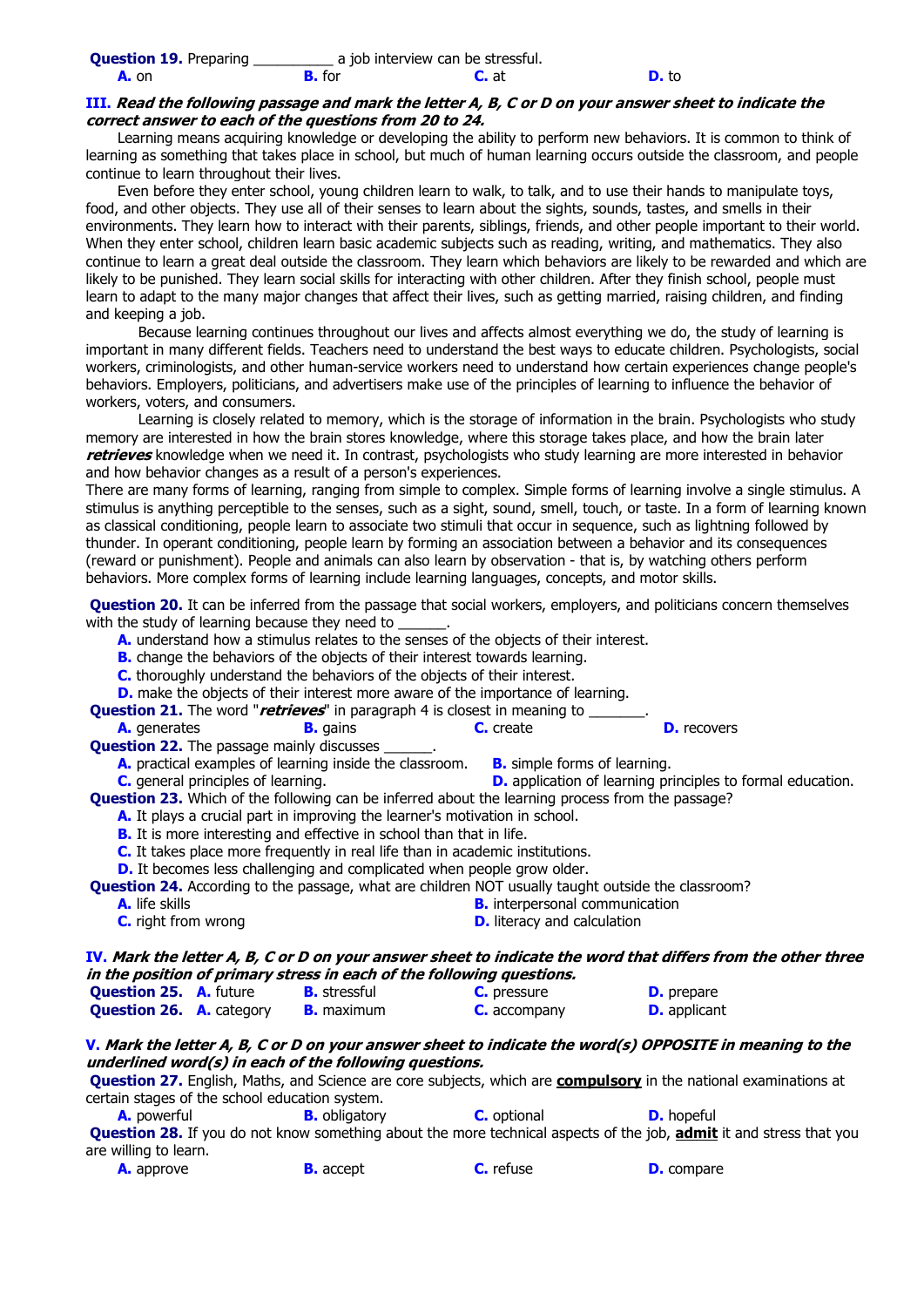#### **VI. Read the following passage and mark the letter A, B, C or D on your answer sheet to indicate the correct word or phrase that best fits each of the numbered blanks from 29 to 33.**

How men first learnt to (29)\_\_\_\_\_\_\_ words is unknown; in other words, the origin of language is a mystery. All we really know is that men, unlike animals, somehow invented certain sounds to express thought and feelings, actions and things, so that they could communicate (30) each other; and that later they agreed upon certain signs, called letters, which could be combined to present those sounds, and which could be written down. Those sounds, whether spoken or written in letters, we call words. The power of words, then, lies in their associations - the things they bring up before our minds. Words become filled with meaning for us by experience; and the longer we live, the more certain words recall to us the glad and sad events of our past; and the more we read and learn, the more the number of words that mean something (31) Great writers are those (32) and only have great thoughts but also express these thoughts in words which appeal powerfully to our minds and emotions. This charming and telling use of words is what we call literary style. Above all, the real poet is a master of words. He can convey his meaning in words which sing like music and which by their position and association can move men to tears. We should therefore learn to choose our words carefully and use them (33) or they will make our speech silly and vulgar. What is true about word \_ ,or they will make our speech silly and vulgar. What is true about words? **Question 29. A.** create **B.** make **C.** discover **D.** invent **Question 30. A.** upon **B.** to **C.** about **D.** with **Question 31.** A. is increasing **B.** are increasing **C.** increase **D.** increases **Question 32.** A. which **B.** who **C.** that **D.** whom **Question 33. A.** inaccurately **B.** inaccurate **C.** accurately **D.** accurate **VII. Mark the letter A, B, C or D on your answer sheet to indicate the word(s) CLOSEST in meaning to the underlined word(s) in each of the following questions. Question 34. Domestic** chores will no longer be a burden thanks to the inventions of labour-saving devices. **A.** heavy **B.** modern **C.** household **D.** labour **Question 35.** His new work has enjoyed a very good **review** from critics and readers. **A.** regard **B.** viewing **C.** opinion **D.** look **VIII. Mark the letter A, B, C or D on your answer sheet to indicate the underlined part that needs correction in each of the following questions. Question 36.** The first postage stamps issued in New York City in 1842. **A.** stamps **B.** the first **C.** issued **D.** in **Question 37.** We didn't want to swim in the sea, that looked very dirty. **A.** to swim **B.** very dirty **C.** didn't **D.** that **Question 38.** Pam has a broken wrist so she can't play the tennis for two months. **A.** so **B.** the **C.** a **D.** can't **Question 39.** We have to cancel the meeting because the chairman's absence. **A.** because **B.** cancel **C.** have to **D.** chairman's absence **Question 40.** Peter asked his mother where had she been the day before. **A.** asked **B.** where **C.** had she been **D.** before **IX. Complete the sentences with the appropriate form of the words in parentheses Question 41.** The \_\_\_\_\_\_\_\_\_(academy) year in Vietnam is over at the end of May. **Question 42.** With so much\_\_\_\_\_\_\_\_(employ), I'm lucky to be in work. **Question 43.** Offices will go \_\_\_\_\_\_\_\_(electron) with the result that paper will almost complete disappear. **Question 44.** Some \_\_\_\_\_\_\_(pessimist) people think that life will become more difficult in the future. **Question 45.** It is of great importance to create a good \_\_\_\_\_\_\_\_\_\_(impressive) on your interview. **X. Rewrite the following sentences as directed Question 46.** The girl living next to me is getting married next year.  $\rightarrow$  The girl who  **Question 47.** I'm sorry I didn't have enough money to buy that house. If only\_\_\_\_\_\_\_\_\_\_\_\_\_\_\_\_\_\_\_\_\_\_\_\_\_\_\_\_\_\_\_\_\_\_\_\_\_\_\_\_\_\_\_\_\_\_\_\_\_\_\_\_\_\_\_\_\_\_\_\_\_\_\_\_\_\_\_\_\_\_.  **Question 48.** I have some letters that I must write. I have\_\_\_\_\_\_\_\_\_\_\_\_\_\_\_\_\_\_\_\_\_\_\_\_\_\_\_\_\_\_\_\_\_\_\_\_\_\_\_\_\_\_\_\_\_\_\_\_\_\_\_\_\_\_\_\_\_\_\_\_\_\_\_\_\_\_\_\_\_\_\_.  **Question 49.** I didn't know Jolie was ill, so I didn't come to see her. If \_\_\_\_\_\_\_\_\_\_\_\_\_\_\_\_\_\_\_\_\_\_\_\_\_\_\_\_\_\_\_\_\_\_\_\_\_\_\_\_\_\_\_\_\_\_\_\_\_\_\_\_\_\_\_\_\_\_\_\_\_\_\_\_\_\_\_\_\_. **Ouestion 50.** If you don't try harder, you will get bad marks. Unless\_\_\_\_\_\_\_\_\_\_\_\_\_\_\_\_\_\_\_\_\_\_\_\_\_\_\_\_\_\_\_\_\_\_\_\_\_\_\_\_\_\_\_\_\_\_\_\_\_\_\_\_\_\_\_\_\_\_\_\_\_\_\_\_\_\_\_\_\_\_\_.

**THE END**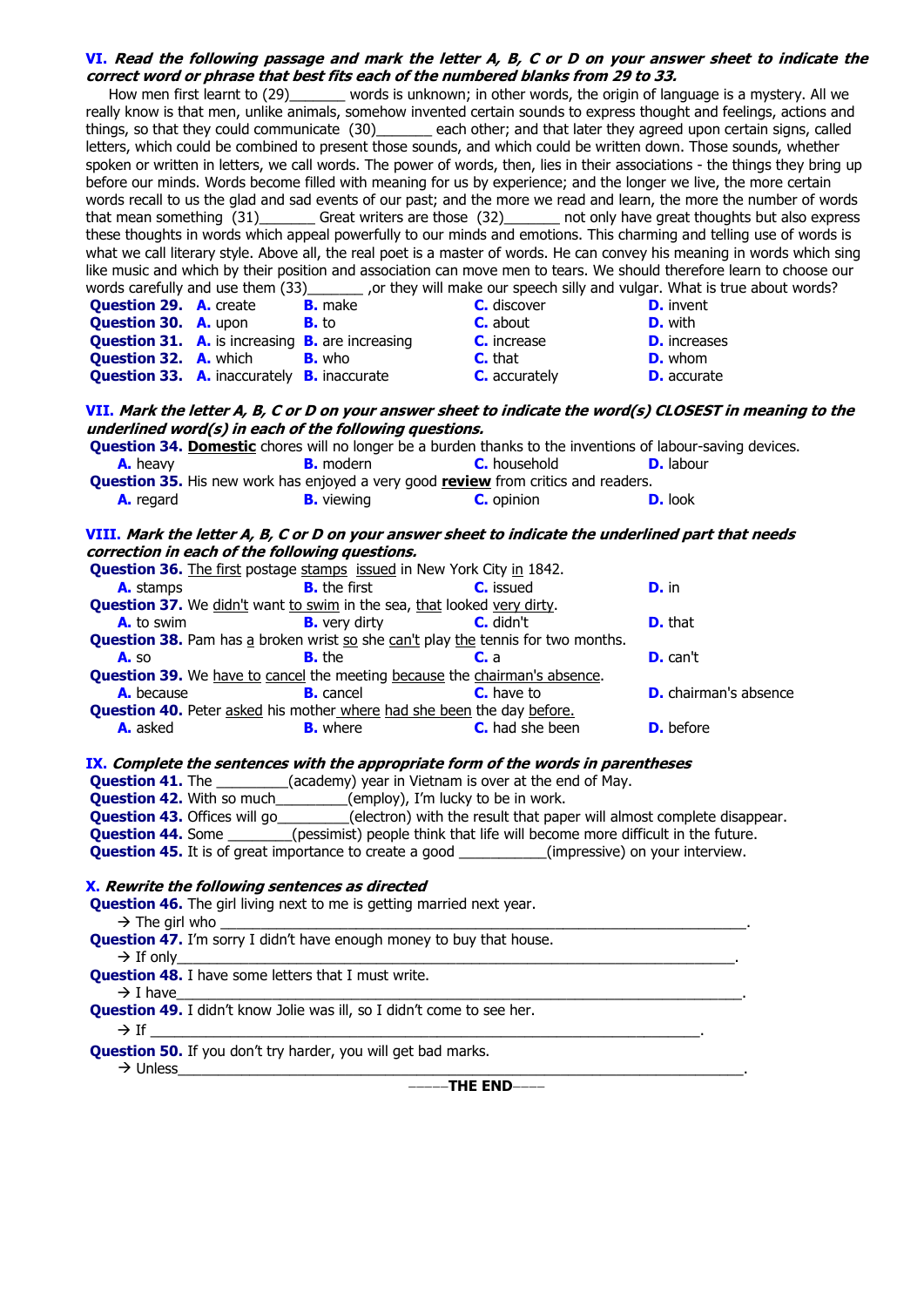|                      |                                    |                                                                                                                                                                                                                                      | ĐỀ KIẾM TRA HỌC KỪ I - NĂM HỌC 2020 - 2021                                                                          |                                                                                                                        |
|----------------------|------------------------------------|--------------------------------------------------------------------------------------------------------------------------------------------------------------------------------------------------------------------------------------|---------------------------------------------------------------------------------------------------------------------|------------------------------------------------------------------------------------------------------------------------|
|                      |                                    |                                                                                                                                                                                                                                      | Môn : TIẾNG ANH 12                                                                                                  |                                                                                                                        |
|                      |                                    |                                                                                                                                                                                                                                      | Thời gian làm bài: 60 phút<br>$(40 \text{ câu trắc nghiệm} - 5 \text{ câu dạng thức từ} - 5 \text{ câu viết lại})$  |                                                                                                                        |
|                      |                                    |                                                                                                                                                                                                                                      |                                                                                                                     | Mã đề: 302                                                                                                             |
|                      |                                    |                                                                                                                                                                                                                                      |                                                                                                                     |                                                                                                                        |
|                      |                                    | Số báo danh: <b>Martin Martin Martin Martin Martin Martin Martin Martin Martin Martin Martin Martin Martin Martin Martin Martin Martin Martin Martin Martin Martin Martin Martin Martin Martin Martin Martin Martin Martin Marti</b> |                                                                                                                     |                                                                                                                        |
|                      |                                    |                                                                                                                                                                                                                                      |                                                                                                                     |                                                                                                                        |
|                      |                                    |                                                                                                                                                                                                                                      |                                                                                                                     | I. Mark the letter A, B, C or D on your answer sheet to indicate the word that differs from the other three            |
|                      |                                    | in the position of primary stress in each of the following questions.                                                                                                                                                                |                                                                                                                     |                                                                                                                        |
|                      |                                    | <b>Question 1. A.</b> pressure <b>B.</b> prepare <b>C.</b> stressful                                                                                                                                                                 |                                                                                                                     | <b>D.</b> future                                                                                                       |
|                      |                                    | <b>Question 2. A.</b> applicant <b>B.</b> maximum                                                                                                                                                                                    | C. category                                                                                                         | <b>D.</b> accompany                                                                                                    |
|                      |                                    |                                                                                                                                                                                                                                      |                                                                                                                     | II. Mark the letter A, B, C or D on your answer sheet to indicate the word whose underlined part differs               |
|                      |                                    | from the other three in pronunciation in each of the following questions.                                                                                                                                                            |                                                                                                                     |                                                                                                                        |
|                      |                                    | <b>Question 3. A.</b> checked <b>B.</b> sacrificed <b>C.</b> produced                                                                                                                                                                |                                                                                                                     | <b>D.</b> arranged                                                                                                     |
|                      |                                    | <b>Question 4. A.</b> experience <b>B.</b> domestic                                                                                                                                                                                  | <b>C.</b> depression                                                                                                | <b>D.</b> pessimism                                                                                                    |
|                      |                                    |                                                                                                                                                                                                                                      |                                                                                                                     | III. Mark the letter A, B, C or D on your answer sheet to indicate the word(s) CLOSEST in meaning to the               |
|                      |                                    | underlined word(s) in each of the following questions.                                                                                                                                                                               |                                                                                                                     |                                                                                                                        |
|                      |                                    |                                                                                                                                                                                                                                      | <b>Question 5.</b> His new work has enjoyed a very good <b>review</b> from critics and readers.                     |                                                                                                                        |
| A. opinion           |                                    | <b>B.</b> viewing                                                                                                                                                                                                                    | C. look                                                                                                             | <b>D.</b> regard                                                                                                       |
|                      |                                    |                                                                                                                                                                                                                                      | Question 6. Domestic chores will no longer be a burden thanks to the inventions of labour-saving devices.           |                                                                                                                        |
| A. heavy             |                                    | <b>B.</b> household                                                                                                                                                                                                                  | <b>C.</b> labour                                                                                                    | <b>D.</b> modern                                                                                                       |
|                      |                                    |                                                                                                                                                                                                                                      |                                                                                                                     |                                                                                                                        |
|                      |                                    |                                                                                                                                                                                                                                      | IV. Mark the letter A, B, C or D on your answer sheet to indicate the correct answer to each of the                 |                                                                                                                        |
| following questions. |                                    |                                                                                                                                                                                                                                      | <b>Question 7.</b> Although the teacher explained the theory clearly, the students found it hard to understand it.  |                                                                                                                        |
|                      |                                    |                                                                                                                                                                                                                                      | A. In spite of explaining the theory clearly, the students themselves found it hard to understand it.               |                                                                                                                        |
|                      |                                    |                                                                                                                                                                                                                                      | B. Though explained clearly, the theory of teaching was difficult to the students.                                  |                                                                                                                        |
|                      |                                    |                                                                                                                                                                                                                                      | C. Although the teaching theory was clear, it was a real challenge to the students.                                 |                                                                                                                        |
|                      |                                    |                                                                                                                                                                                                                                      | D. Despite the teacher's clear explanation of the theory, the students had difficulty understanding it.             |                                                                                                                        |
|                      |                                    | Question 8. Porter: "Shall I help you with your suitcase?"                                                                                                                                                                           |                                                                                                                     |                                                                                                                        |
|                      | Mary: ____________________________ |                                                                                                                                                                                                                                      |                                                                                                                     |                                                                                                                        |
| A. Not a chance      |                                    |                                                                                                                                                                                                                                      | <b>B.</b> What a pity!                                                                                              |                                                                                                                        |
|                      | <b>C.</b> That's very kind of you  |                                                                                                                                                                                                                                      | <b>D.</b> I can't agree more                                                                                        |                                                                                                                        |
|                      |                                    | <b>Question 9.</b> Would you like ______ an engineer?                                                                                                                                                                                |                                                                                                                     |                                                                                                                        |
|                      | A. to have been                    | <b>B.</b> being                                                                                                                                                                                                                      | C. be                                                                                                               | <b>D.</b> to be                                                                                                        |
|                      |                                    | <b>Question 10.</b> Preparing _____________ a job interview can be stressful.                                                                                                                                                        |                                                                                                                     |                                                                                                                        |
| A. on                |                                    | <b>B.</b> at                                                                                                                                                                                                                         | $C_{1}$ to                                                                                                          | <b>D.</b> for                                                                                                          |
|                      |                                    | <b>Question 11.</b> The last student who was interviewed was Peter.                                                                                                                                                                  | A. The last student to interviewed was Peter. B. The last student interviewed was Peter.                            |                                                                                                                        |
|                      |                                    |                                                                                                                                                                                                                                      | <b>C.</b> The last student to be interviewed was Peter. <b>D.</b> The last student who was interviewed to be Peter. |                                                                                                                        |
|                      |                                    |                                                                                                                                                                                                                                      |                                                                                                                     | <b>Question 12.</b> Even though they no longer live together, they continue to be responsible ________ their children. |
| $A.$ to              |                                    | <b>B.</b> in                                                                                                                                                                                                                         | $C.$ for                                                                                                            | <b>D.</b> about                                                                                                        |
|                      |                                    |                                                                                                                                                                                                                                      | <b>Question 13.</b> Without her teacher's advice, she would never have written such a good essay.                   |                                                                                                                        |
|                      |                                    | A. She wrote a good essay as her teacher gave her some advice.                                                                                                                                                                       |                                                                                                                     |                                                                                                                        |
|                      |                                    | B. If her teacher didn't advise her, she wouldn't write such a good essay.                                                                                                                                                           |                                                                                                                     |                                                                                                                        |
|                      |                                    | C. Her teacher advised her and she didn't write a good essay.                                                                                                                                                                        |                                                                                                                     |                                                                                                                        |
|                      |                                    | D. Her teacher didn't advise her and she didn't write a good essay.                                                                                                                                                                  |                                                                                                                     |                                                                                                                        |
|                      |                                    |                                                                                                                                                                                                                                      | <b>Question 14.</b> He regrets _____ school so early. It is the biggest mistake in his life.                        | <b>D.</b> to leave                                                                                                     |
| A. to leaving        | <b>B.</b> leave                    | <b>Question 15.</b> You should try ____________the door with this key.                                                                                                                                                               | <b>C.</b> leaving                                                                                                   |                                                                                                                        |
| <b>A.</b> to unlock  |                                    | <b>B.</b> to unlocking                                                                                                                                                                                                               | <b>C.</b> unlocking                                                                                                 | <b>D.</b> unlock                                                                                                       |
|                      |                                    |                                                                                                                                                                                                                                      | <b>Question 16.</b> Jane regrets buying that second - hand laptop . She wishes she                                  |                                                                                                                        |
| A. didn't buy it     |                                    | <b>B.</b> hadn't bought it                                                                                                                                                                                                           | <b>C.</b> hasn't bought it                                                                                          | <b>D.</b> wouldn't have it                                                                                             |
|                      |                                    | <b>Question 17.</b> I wish I hadn't accepted the invitation to her birthday party.                                                                                                                                                   |                                                                                                                     |                                                                                                                        |
|                      |                                    | A. If only I had come to her birthday party.                                                                                                                                                                                         |                                                                                                                     |                                                                                                                        |
|                      |                                    | <b>B.</b> I insisted on having been invited to her birthday party.                                                                                                                                                                   |                                                                                                                     |                                                                                                                        |
|                      |                                    | C. I was very glad to accept the invitation to her birthday party.                                                                                                                                                                   |                                                                                                                     |                                                                                                                        |
|                      |                                    | <b>D.</b> I regret accepting the invitation to her birthday party.                                                                                                                                                                   |                                                                                                                     |                                                                                                                        |
|                      |                                    | <b>Question 18.</b> Mai ______ in Ho Chi Minh City for five years now.                                                                                                                                                               |                                                                                                                     |                                                                                                                        |
| A. lives             |                                    | <b>B.</b> has been living                                                                                                                                                                                                            | <b>C.</b> is living                                                                                                 | <b>D.</b> has lived                                                                                                    |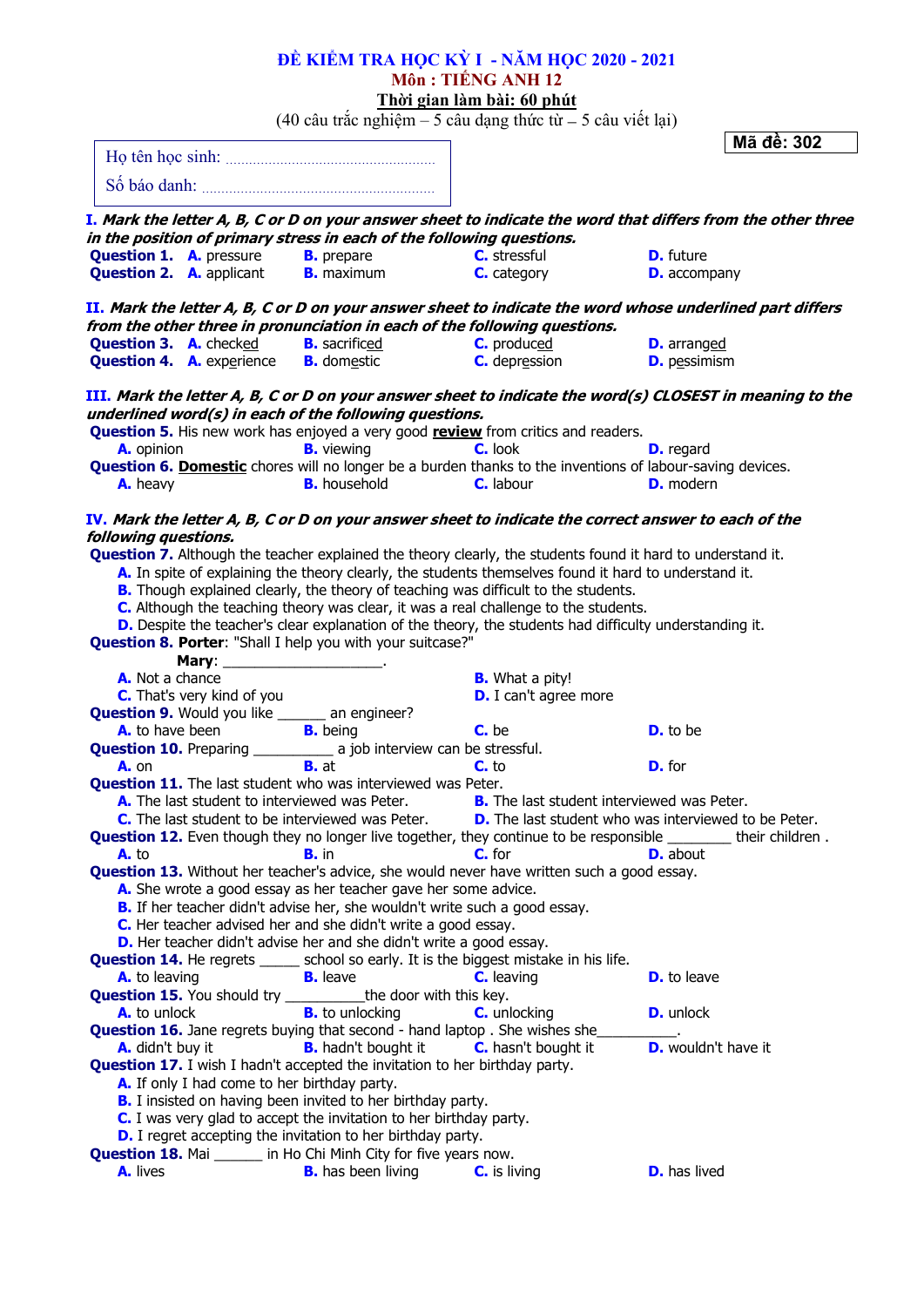

# **V. Read the following passage and mark the letter A, B, C or D on your answer sheet to indicate the correct answer to each of the questions from 24 to 28.**

Learning means acquiring knowledge or developing the ability to perform new behaviors. It is common to think of learning as something that takes place in school, but much of human learning occurs outside the classroom, and people continue to learn throughout their lives.

Even before they enter school, young children learn to walk, to talk, and to use their hands to manipulate toys, food, and other objects. They use all of their senses to learn about the sights, sounds, tastes, and smells in their environments. They learn how to interact with their parents, siblings, friends, and other people important to their world. When they enter school, children learn basic academic subjects such as reading, writing, and mathematics. They also continue to learn a great deal outside the classroom. They learn which behaviors are likely to be rewarded and which are likely to be punished. They learn social skills for interacting with other children. After they finish school, people must learn to adapt to the many major changes that affect their lives, such as getting married, raising children, and finding and keeping a job.

Because learning continues throughout our lives and affects almost everything we do, the study of learning is important in many different fields. Teachers need to understand the best ways to educate children. Psychologists, social workers, criminologists, and other human-service workers need to understand how certain experiences change people's behaviors. Employers, politicians, and advertisers make use of the principles of learning to influence the behavior of workers, voters, and consumers.

Learning is closely related to memory, which is the storage of information in the brain. Psychologists who study memory are interested in how the brain stores knowledge, where this storage takes place, and how the brain later **retrieves** knowledge when we need it. In contrast, psychologists who study learning are more interested in behavior and how behavior changes as a result of a person's experiences.

There are many forms of learning, ranging from simple to complex. Simple forms of learning involve a single stimulus. A stimulus is anything perceptible to the senses, such as a sight, sound, smell, touch, or taste. In a form of learning known as classical conditioning, people learn to associate two stimuli that occur in sequence, such as lightning followed by thunder. In operant conditioning, people learn by forming an association between a behavior and its consequences (reward or punishment). People and animals can also learn by observation - that is, by watching others perform behaviors. More complex forms of learning include learning languages, concepts, and motor skills.

**Question 24.** According to the passage, what are children NOT usually taught outside the classroom?

- **A.** literacy and calculation **B.** interpersonal communication
- 
- **C.** right from wrong **D.** life skills
- 

**Question 25.** Which of the following can be inferred about the learning process from the passage?

- **A.** It takes place more frequently in real life than in academic institutions.
- **B.** It is more interesting and effective in school than that in life.
- **C.** It plays a crucial part in improving the learner's motivation in school.
- **D.** It becomes less challenging and complicated when people grow older.

**Question 26.** The word "*retrieves*" in paragraph 4 is closest in meaning to \_\_\_\_\_\_\_.<br> **A.** generates **B.** recovers **C.** gains **D.** create **A.** generates **B.** recovers **C.** gains

**Question 27.** The passage mainly discusses

**A.** application of learning principles to formal education.

- **B.** simple forms of learning.
- **C.** practical examples of learning inside the classroom.
- **D.** general principles of learning.

**Question 28.** It can be inferred from the passage that social workers, employers, and politicians concern themselves with the study of learning because they need to

- A. thoroughly understand the behaviors of the objects of their interest.
- **B.** change the behaviors of the objects of their interest towards learning.
- **C.** make the objects of their interest more aware of the importance of learning.
- **D.** understand how a stimulus relates to the senses of the objects of their interest.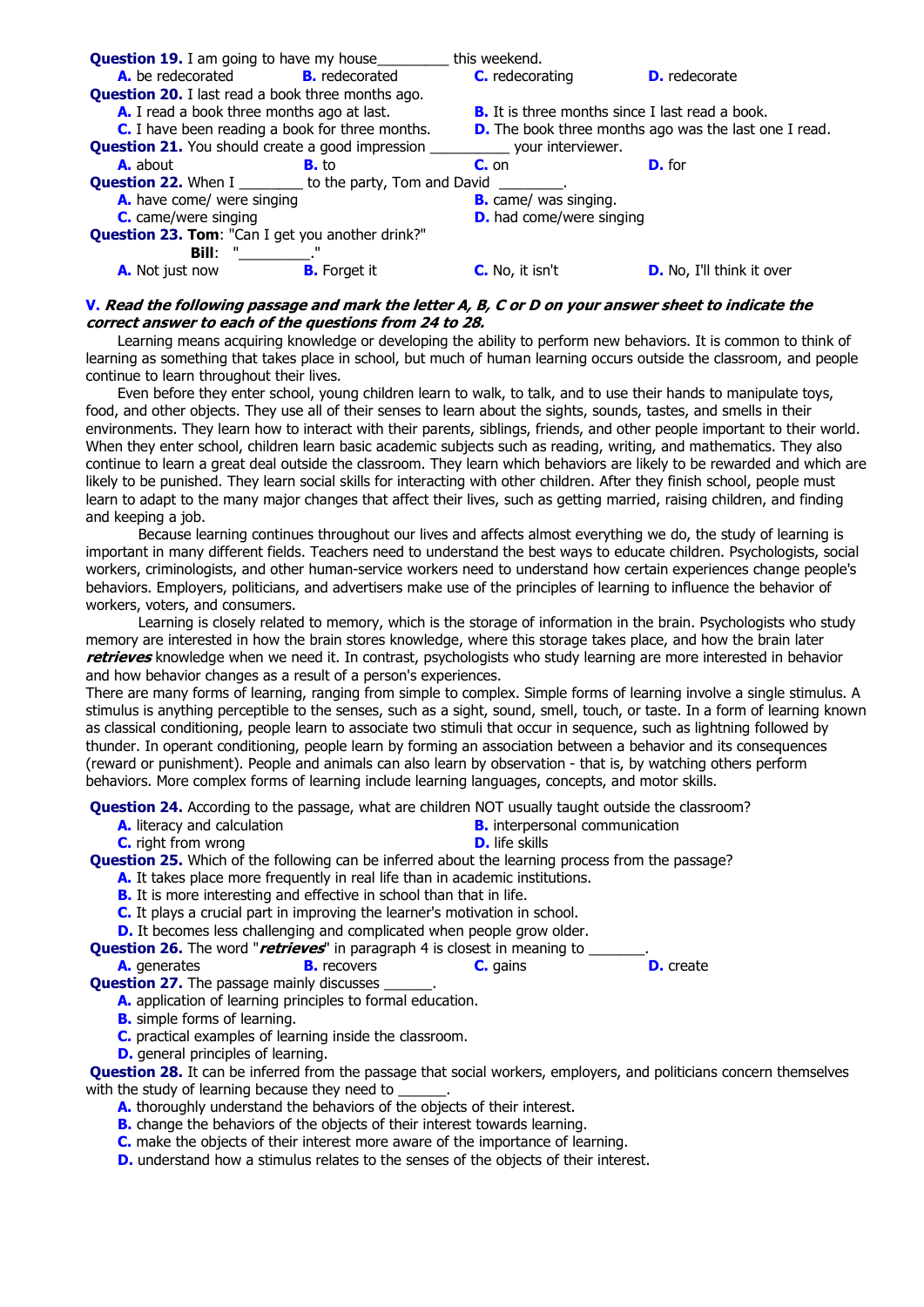# **VI. Mark the letter A, B, C or D on your answer sheet to indicate the underlined part that needs correction in each of the following questions.**

| <b>Question 29.</b> We didn't want to swim in the sea, that looked very dirty.          |                   |                              |                        |  |
|-----------------------------------------------------------------------------------------|-------------------|------------------------------|------------------------|--|
| <b>A.</b> that                                                                          | <b>B.</b> to swim | C. very dirty                | <b>D.</b> didn't       |  |
| <b>Question 30.</b> Pam has a broken wrist so she can't play the tennis for two months. |                   |                              |                        |  |
| <b>A.</b> so                                                                            | <b>B.</b> the     | $Cr$ a                       | <b>D.</b> can't        |  |
| <b>Question 31.</b> We have to cancel the meeting because the chairman's absence.       |                   |                              |                        |  |
| A. cancel                                                                               | <b>B.</b> because | <b>C.</b> chairman's absence | <b>D.</b> have to      |  |
| <b>Question 32.</b> The first postage stamps issued in New York City in 1842.           |                   |                              |                        |  |
| A. the first                                                                            | <b>B.</b> issued  | $C.$ in                      | <b>D.</b> stamps       |  |
| <b>Question 33.</b> Peter asked his mother where had she been the day before.           |                   |                              |                        |  |
| A. asked                                                                                | <b>B.</b> where   | C. before                    | <b>D.</b> had she been |  |

#### **VII. Read the following passage and mark the letter A, B, C or D on your answer sheet to indicate the correct word or phrase that best fits each of the numbered blanks from 34 to 38.**

How men first learnt to (34)\_\_\_\_\_\_\_ words is unknown; in other words, the origin of language is a mystery. All we really know is that men, unlike animals, somehow invented certain sounds to express thought and feelings, actions and things, so that they could communicate (35)\_\_\_\_\_\_\_ each other; and that later they agreed upon certain signs, called letters, which could be combined to present those sounds, and which could be written down. Those sounds, whether spoken or written in letters, we call words. The power of words, then, lies in their associations - the things they bring up before our minds. Words become filled with meaning for us by experience; and the longer we live, the more certain words recall to us the glad and sad events of our past; and the more we read and learn, the more the number of words that mean something (36)\_\_\_\_\_\_\_ Great writers are those (37)\_\_\_\_\_\_\_ not only have great thoughts but also express these thoughts in words which appeal powerfully to our minds and emotions. This charming and telling use of words is what we call literary style. Above all, the real poet is a master of words. He can convey his meaning in words which sing like music and which by their position and association can move men to tears. We should therefore learn to choose our words carefully and use them (38)\_\_\_\_\_\_\_\_\_ , or they will make our speech silly and vulgar. What is true or they will make our speech silly and vulgar. What is true about words? **Question 34. A.** discover **B.** create **C.** make **D.** invent **Question 35. A.** about **B.** with **C.** to **D.** upon **Question 36.** A. increases **B.** is increasing **C.** increase **D.** are increasing **Question 37. A.** who **B.** which **C.** whom **D.** that **Question 38. A.** inaccurately **B.** accurate **C.** accurately **D.** inaccurate **VIII. Mark the letter A, B, C or D on your answer sheet to indicate the word(s) OPPOSITE in meaning to the underlined word(s) in each of the following questions. Question 39.** English, Maths, and Science are core subjects, which are **compulsory** in the national examinations at certain stages of the school education system. **A.** obligatory **B.** hopeful **C.** optional **D.** powerful **Question 40.** If you do not know something about the more technical aspects of the job, **admit** it and stress that you are willing to learn. **A.** approve **B.** compare **C.** accept **D.** refuse **IX. Complete the sentences with the appropriate form of the words in parentheses**

# **Question 41.** The \_\_\_\_\_\_\_\_\_(academy) year in Vietnam is over at the end of May.

**Question 42.** With so much\_\_\_\_\_\_\_\_(employ), I'm lucky to be in work.

**Question 43.** Offices will go\_\_\_\_\_\_\_\_\_(electron) with the result that paper will almost complete disappear.

**Question 44.** Some \_\_\_\_\_\_\_(pessimist) people think that life will become more difficult in the future.

**Question 45.** It is of great importance to create a good \_\_\_\_\_\_\_\_\_\_(impressive) on your interview.

#### **X. Rewrite the following sentences as directed**

 **Question 46.** The girl living next to me is getting married next year.

 $\rightarrow$  The girl who **Question 47.** I'm sorry I didn't have enough money to buy that house. If only\_\_\_\_\_\_\_\_\_\_\_\_\_\_\_\_\_\_\_\_\_\_\_\_\_\_\_\_\_\_\_\_\_\_\_\_\_\_\_\_\_\_\_\_\_\_\_\_\_\_\_\_\_\_\_\_\_\_\_\_\_\_\_\_\_\_\_\_\_\_. **Question 48.** I have some letters that I must write. I have\_\_\_\_\_\_\_\_\_\_\_\_\_\_\_\_\_\_\_\_\_\_\_\_\_\_\_\_\_\_\_\_\_\_\_\_\_\_\_\_\_\_\_\_\_\_\_\_\_\_\_\_\_\_\_\_\_\_\_\_\_\_\_\_\_\_\_\_\_\_\_. **Ouestion 49.** I didn't know Jolie was ill, so I didn't come to see her. If \_\_\_\_\_\_\_\_\_\_\_\_\_\_\_\_\_\_\_\_\_\_\_\_\_\_\_\_\_\_\_\_\_\_\_\_\_\_\_\_\_\_\_\_\_\_\_\_\_\_\_\_\_\_\_\_\_\_\_\_\_\_\_\_\_\_\_\_\_.

# **Question 50.** If you don't try harder, you will get bad marks.

Unless\_\_\_\_\_\_\_\_\_\_\_\_\_\_\_\_\_\_\_\_\_\_\_\_\_\_\_\_\_\_\_\_\_\_\_\_\_\_\_\_\_\_\_\_\_\_\_\_\_\_\_\_\_\_\_\_\_\_\_\_\_\_\_\_\_\_\_\_\_\_\_.

--THE **END**----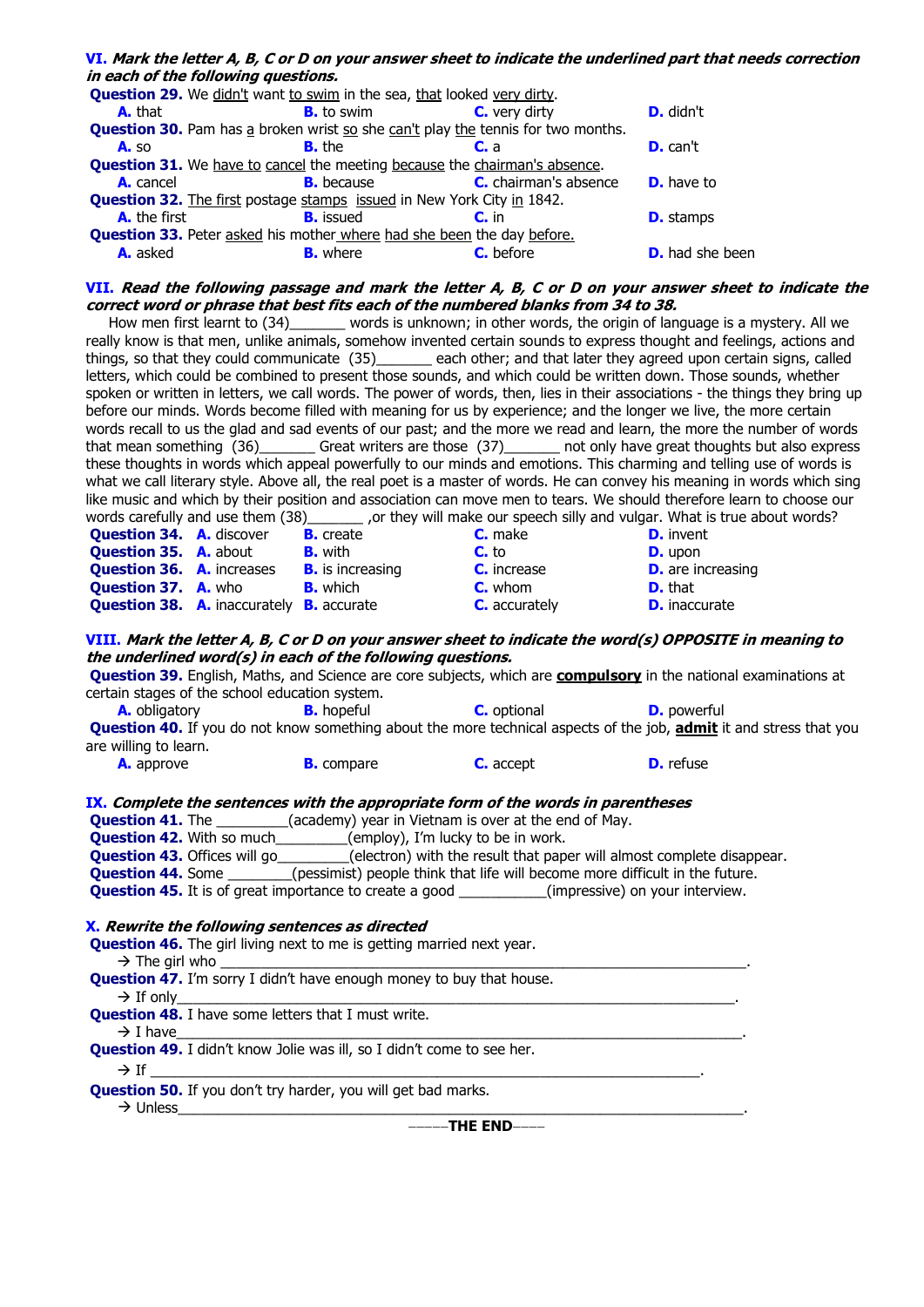|                                                                                                                                                                                                                 |                            | Môn: TIÊNG ANH 12<br><u>Thời gian làm bài: 60 phút</u>                               |                           |                                   |
|-----------------------------------------------------------------------------------------------------------------------------------------------------------------------------------------------------------------|----------------------------|--------------------------------------------------------------------------------------|---------------------------|-----------------------------------|
|                                                                                                                                                                                                                 |                            | $(40 \text{ câu trắc nghiên} - 5 \text{ câu dạng thức từ} - 5 \text{ câu viết lại})$ |                           | Mã đề: 303                        |
|                                                                                                                                                                                                                 |                            |                                                                                      |                           |                                   |
|                                                                                                                                                                                                                 |                            |                                                                                      |                           |                                   |
| I. Mark the letter A, B, C or D on your answer sheet to indicate the correct answer to each of the following                                                                                                    |                            |                                                                                      |                           |                                   |
| questions.                                                                                                                                                                                                      |                            |                                                                                      |                           |                                   |
| Question 1. Tom: "Can I get you another drink?"                                                                                                                                                                 |                            |                                                                                      |                           |                                   |
| <b>A.</b> No, it isn't<br><b>Question 2. Mai _____ in Ho Chi Minh City for five years now.</b>                                                                                                                  |                            | <b>Bill:</b> $\frac{m}{B}$ . Not just now <b>C.</b> No, I'll think it over           | <b>D.</b> Forget it       |                                   |
| <b>A.</b> is living                                                                                                                                                                                             | <b>B.</b> lives            | <b>C.</b> has lived                                                                  | <b>D.</b> has been living |                                   |
| <b>Question 3.</b> I am going to have my house__________ this weekend.                                                                                                                                          |                            |                                                                                      |                           |                                   |
| A. be redecorated <b>B.</b> redecorated                                                                                                                                                                         |                            | C. redecorate                                                                        | <b>D.</b> redecorating    |                                   |
| <b>Question 4.</b> The last student who was interviewed was Peter.                                                                                                                                              |                            |                                                                                      |                           |                                   |
| A. The last student who was interviewed to be Peter. B. The last student to interviewed was Peter.<br><b>C.</b> The last student to be interviewed was Peter. <b>D.</b> The last student interviewed was Peter. |                            |                                                                                      |                           |                                   |
| <b>Question 5.</b> Without her teacher's advice, she would never have written such a good essay.                                                                                                                |                            |                                                                                      |                           |                                   |
| A. Her teacher didn't advise her and she didn't write a good essay.                                                                                                                                             |                            |                                                                                      |                           |                                   |
| B. Her teacher advised her and she didn't write a good essay.                                                                                                                                                   |                            |                                                                                      |                           |                                   |
| C. If her teacher didn't advise her, she wouldn't write such a good essay.                                                                                                                                      |                            |                                                                                      |                           |                                   |
| D. She wrote a good essay as her teacher gave her some advice.                                                                                                                                                  |                            |                                                                                      |                           |                                   |
| <b>Question 6.</b> Jane regrets buying that second - hand laptop . She wishes she________                                                                                                                       |                            |                                                                                      |                           |                                   |
| <b>A.</b> didn't buy it                                                                                                                                                                                         | <b>B.</b> wouldn't have it | <b>C.</b> hadn't bought it <b>D.</b> hasn't bought it                                |                           |                                   |
| Question 7. Although the teacher explained the theory clearly, the students found it hard to understand it.                                                                                                     |                            |                                                                                      |                           |                                   |
| A. Despite the teacher's clear explanation of the theory, the students had difficulty understanding it.<br>B. Though explained clearly, the theory of teaching was difficult to the students.                   |                            |                                                                                      |                           |                                   |
| C. In spite of explaining the theory clearly, the students themselves found it hard to understand it.                                                                                                           |                            |                                                                                      |                           |                                   |
| D. Although the teaching theory was clear, it was a real challenge to the students.                                                                                                                             |                            |                                                                                      |                           |                                   |
| <b>Question 8.</b> You should try ____________ the door with this key.                                                                                                                                          |                            |                                                                                      |                           |                                   |
| A. unlocking                                                                                                                                                                                                    | <b>B.</b> to unlocking     | <b>C.</b> unlock                                                                     | <b>D.</b> to unlock       |                                   |
| Question 9. Even though they no longer live together, they continue to be responsible ________ their children.                                                                                                  |                            |                                                                                      |                           |                                   |
| A. for<br><b>B.</b> in                                                                                                                                                                                          |                            | $C.$ to                                                                              | <b>D.</b> about           |                                   |
| Question 10. Porter: "Shall I help you with your suitcase?"                                                                                                                                                     |                            |                                                                                      |                           |                                   |
| <b>A.</b> Not a chance                                                                                                                                                                                          |                            | <b>Mary:</b> $\frac{B. What a pity!}{B. What a pity!}$ <b>C.</b> I can't agree more  |                           | <b>D.</b> That's very kind of you |
| <b>Question 11.</b> Preparing ______________ a job interview can be stressful.                                                                                                                                  |                            |                                                                                      |                           |                                   |
| <b>B.</b> for<br>A. to                                                                                                                                                                                          |                            | $C_{1}$ on                                                                           | <b>D.</b> at              |                                   |
| <b>Question 12.</b> You should create a good impression _____________ your interviewer.                                                                                                                         |                            |                                                                                      |                           |                                   |
| <b>B.</b> about<br><b>A.</b> on                                                                                                                                                                                 |                            | $C.$ to                                                                              | D. for                    |                                   |
| <b>Question 13.</b> I wish I hadn't accepted the invitation to her birthday party.                                                                                                                              |                            |                                                                                      |                           |                                   |
| A. I was very glad to accept the invitation to her birthday party.                                                                                                                                              |                            |                                                                                      |                           |                                   |
| <b>B.</b> I regret accepting the invitation to her birthday party.                                                                                                                                              |                            |                                                                                      |                           |                                   |
| <b>C.</b> If only I had come to her birthday party.                                                                                                                                                             |                            |                                                                                      |                           |                                   |
| <b>D.</b> I insisted on having been invited to her birthday party.                                                                                                                                              |                            |                                                                                      |                           |                                   |
| <b>Question 14.</b> I last read a book three months ago.<br>A. I read a book three months ago at last.                                                                                                          |                            | <b>B.</b> The book three months ago was the last one I read.                         |                           |                                   |
| <b>C.</b> I have been reading a book for three months.                                                                                                                                                          |                            | <b>D.</b> It is three months since I last read a book.                               |                           |                                   |
| <b>Question 15.</b> When I _________ to the party, Tom and David ________.                                                                                                                                      |                            |                                                                                      |                           |                                   |
| A. had come/were singing                                                                                                                                                                                        |                            | <b>B.</b> came/were singing                                                          |                           |                                   |
| <b>C.</b> came/ was singing.                                                                                                                                                                                    |                            | <b>D.</b> have come/ were singing                                                    |                           |                                   |
| <b>Question 16.</b> He regrets _____ school so early. It is the biggest mistake in his life.                                                                                                                    |                            |                                                                                      |                           |                                   |
| A. leave                                                                                                                                                                                                        | <b>B.</b> to leave         | <b>C.</b> to leaving                                                                 | <b>D.</b> leaving         |                                   |
| Question 17. Would you like ______ an engineer?                                                                                                                                                                 |                            |                                                                                      |                           |                                   |
| A. to have been<br><b>B.</b> be                                                                                                                                                                                 |                            | C. being                                                                             | <b>D.</b> to be           |                                   |

**ĐỀ KIỂM TRA HỌC KỲ I - NĂM HỌC 2020 - 2021**

**II. Mark the letter A, B, C or D on your answer sheet to indicate the underlined part that needs correction in each of the following questions.**

|                  | <b>Question 18.</b> The first postage stamps issued in New York City in 1842. |         |                     |
|------------------|-------------------------------------------------------------------------------|---------|---------------------|
| <b>A.</b> stamps | <b>B.</b> issued                                                              | $C.$ in | <b>D.</b> the first |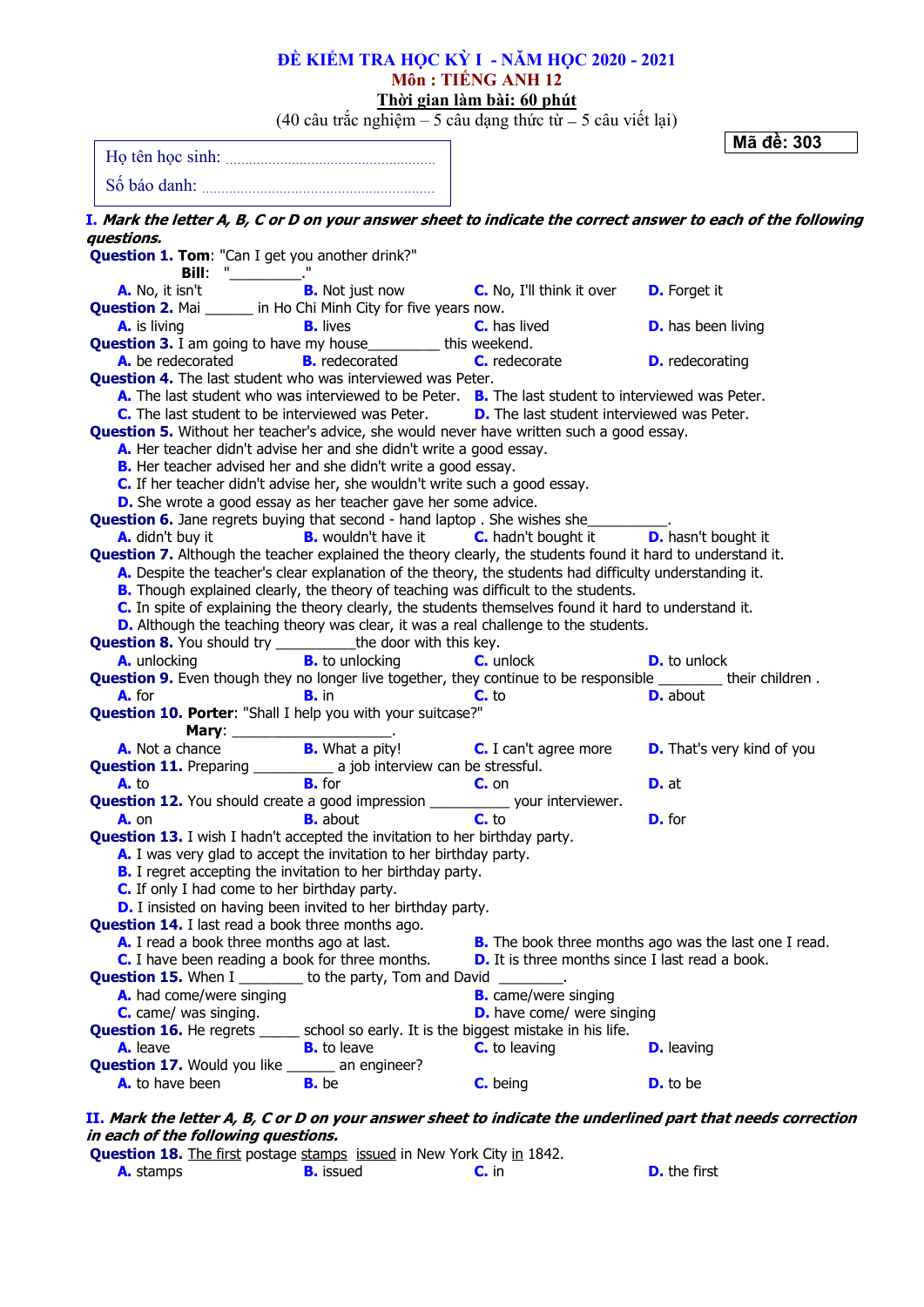|                                                |  | <b>Question 19.</b> Pam has a broken wrist so she can't play the tennis for two months. |                                                                                  |                                                                                                                                                                                                                                   |  |
|------------------------------------------------|--|-----------------------------------------------------------------------------------------|----------------------------------------------------------------------------------|-----------------------------------------------------------------------------------------------------------------------------------------------------------------------------------------------------------------------------------|--|
| A. the                                         |  | $B.$ can't                                                                              | C.50                                                                             | D. a                                                                                                                                                                                                                              |  |
|                                                |  | <b>Question 20.</b> Peter asked his mother where had she been the day before.           |                                                                                  |                                                                                                                                                                                                                                   |  |
| A. where                                       |  | <b>B.</b> had she been                                                                  | C. before                                                                        | <b>D.</b> asked                                                                                                                                                                                                                   |  |
|                                                |  | <b>Question 21.</b> We didn't want to swim in the sea, that looked very dirty.          |                                                                                  |                                                                                                                                                                                                                                   |  |
| <b>A.</b> that                                 |  | <b>B.</b> didn't                                                                        | <b>C.</b> to swim                                                                | <b>D.</b> very dirty                                                                                                                                                                                                              |  |
|                                                |  | <b>Question 22.</b> We have to cancel the meeting because the chairman's absence.       |                                                                                  |                                                                                                                                                                                                                                   |  |
| A. because                                     |  | <b>B.</b> cancel                                                                        | <b>C.</b> have to                                                                | <b>D.</b> chairman's absence                                                                                                                                                                                                      |  |
|                                                |  |                                                                                         |                                                                                  |                                                                                                                                                                                                                                   |  |
|                                                |  |                                                                                         |                                                                                  | III. Mark the letter A, B, C or D on your answer sheet to indicate the word that differs from the other three                                                                                                                     |  |
|                                                |  | in the position of primary stress in each of the following questions.                   |                                                                                  |                                                                                                                                                                                                                                   |  |
| <b>Question 23. A. applicant</b>               |  | <b>B.</b> category                                                                      | <b>C.</b> maximum                                                                | <b>D.</b> accompany                                                                                                                                                                                                               |  |
| <b>Question 24. A.</b> prepare                 |  | <b>B.</b> stressful                                                                     | <b>C.</b> pressure                                                               | <b>D.</b> future                                                                                                                                                                                                                  |  |
|                                                |  |                                                                                         |                                                                                  |                                                                                                                                                                                                                                   |  |
|                                                |  |                                                                                         |                                                                                  | IV. Mark the letter A, B, C or D on your answer sheet to indicate the word(s) OPPOSITE in meaning to the                                                                                                                          |  |
|                                                |  | underlined word(s) in each of the following questions.                                  |                                                                                  | Question 25. English, Maths, and Science are core subjects, which are compulsory in the national examinations at                                                                                                                  |  |
| certain stages of the school education system. |  |                                                                                         |                                                                                  |                                                                                                                                                                                                                                   |  |
| A. optional                                    |  | <b>B.</b> hopeful                                                                       | <b>C.</b> obligatory                                                             | <b>D.</b> powerful                                                                                                                                                                                                                |  |
|                                                |  |                                                                                         |                                                                                  | Question 26. If you do not know something about the more technical aspects of the job, admit it and stress that you                                                                                                               |  |
| are willing to learn.                          |  |                                                                                         |                                                                                  |                                                                                                                                                                                                                                   |  |
| A. refuse                                      |  | <b>B.</b> approve                                                                       | C. compare                                                                       | <b>D.</b> accept                                                                                                                                                                                                                  |  |
|                                                |  |                                                                                         |                                                                                  |                                                                                                                                                                                                                                   |  |
|                                                |  |                                                                                         |                                                                                  |                                                                                                                                                                                                                                   |  |
|                                                |  |                                                                                         |                                                                                  |                                                                                                                                                                                                                                   |  |
|                                                |  |                                                                                         |                                                                                  | V. Mark the letter A, B, C or D on your answer sheet to indicate the word whose underlined part differs                                                                                                                           |  |
|                                                |  | from the other three in pronunciation in each of the following questions.               |                                                                                  |                                                                                                                                                                                                                                   |  |
| <b>Question 27. A. domestic</b>                |  | <b>B.</b> depression                                                                    | C. pessimism                                                                     | <b>D.</b> experience                                                                                                                                                                                                              |  |
| <b>Question 28. A. sacrificed</b>              |  | <b>B.</b> produced                                                                      | <b>C.</b> arranged                                                               | <b>D.</b> checked                                                                                                                                                                                                                 |  |
|                                                |  |                                                                                         |                                                                                  |                                                                                                                                                                                                                                   |  |
|                                                |  |                                                                                         | correct word or phrase that best fits each of the numbered blanks from 29 to 33. | VI. Read the following passage and mark the letter A, B, C or D on your answer sheet to indicate the                                                                                                                              |  |
|                                                |  |                                                                                         |                                                                                  | How men first learnt to (29) _______ words is unknown; in other words, the origin of language is a mystery. All we                                                                                                                |  |
|                                                |  |                                                                                         |                                                                                  | really know is that men, unlike animals, somehow invented certain sounds to express thought and feelings, actions and                                                                                                             |  |
|                                                |  |                                                                                         |                                                                                  |                                                                                                                                                                                                                                   |  |
|                                                |  |                                                                                         |                                                                                  | things, so that they could communicate (30) each other; and that later they agreed upon certain signs, called<br>letters, which could be combined to present those sounds, and which could be written down. Those sounds, whether |  |
|                                                |  |                                                                                         |                                                                                  | spoken or written in letters, we call words. The power of words, then, lies in their associations - the things they bring up                                                                                                      |  |
|                                                |  |                                                                                         |                                                                                  | before our minds. Words become filled with meaning for us by experience; and the longer we live, the more certain                                                                                                                 |  |
|                                                |  |                                                                                         |                                                                                  | words recall to us the glad and sad events of our past; and the more we read and learn, the more the number of words                                                                                                              |  |
|                                                |  |                                                                                         |                                                                                  | that mean something (31) Great writers are those (32) not only have great thoughts but also express                                                                                                                               |  |
|                                                |  |                                                                                         |                                                                                  | these thoughts in words which appeal powerfully to our minds and emotions. This charming and telling use of words is                                                                                                              |  |
|                                                |  |                                                                                         |                                                                                  | what we call literary style. Above all, the real poet is a master of words. He can convey his meaning in words which sing                                                                                                         |  |
|                                                |  |                                                                                         |                                                                                  | like music and which by their position and association can move men to tears. We should therefore learn to choose our                                                                                                             |  |
|                                                |  |                                                                                         |                                                                                  | words carefully and use them (33)________ , or they will make our speech silly and vulgar. What is true about words?                                                                                                              |  |
| <b>Question 29. A. make</b>                    |  | <b>B.</b> invent                                                                        | C. create                                                                        | <b>D.</b> discover                                                                                                                                                                                                                |  |
| <b>Question 30. A. upon</b>                    |  | <b>B.</b> with                                                                          | $C.$ to                                                                          | <b>D.</b> about                                                                                                                                                                                                                   |  |

#### **VII. Read the following passage and mark the letter A, B, C or D on your answer sheet to indicate the correct answer to each of the questions from 34 to 38.**

**Question 32. A.** who **B.** that **C.** which **D.** whom **Question 33. A.** accurately **B.** inaccurately **C.** accurate **D.** inaccurate

Learning means acquiring knowledge or developing the ability to perform new behaviors. It is common to think of learning as something that takes place in school, but much of human learning occurs outside the classroom, and people continue to learn throughout their lives.

Even before they enter school, young children learn to walk, to talk, and to use their hands to manipulate toys, food, and other objects. They use all of their senses to learn about the sights, sounds, tastes, and smells in their environments. They learn how to interact with their parents, siblings, friends, and other people important to their world. When they enter school, children learn basic academic subjects such as reading, writing, and mathematics. They also continue to learn a great deal outside the classroom. They learn which behaviors are likely to be rewarded and which are likely to be punished. They learn social skills for interacting with other children. After they finish school, people must learn to adapt to the many major changes that affect their lives, such as getting married, raising children, and finding and keeping a job.

Because learning continues throughout our lives and affects almost everything we do, the study of learning is important in many different fields. Teachers need to understand the best ways to educate children. Psychologists, social workers, criminologists, and other human-service workers need to understand how certain experiences change people's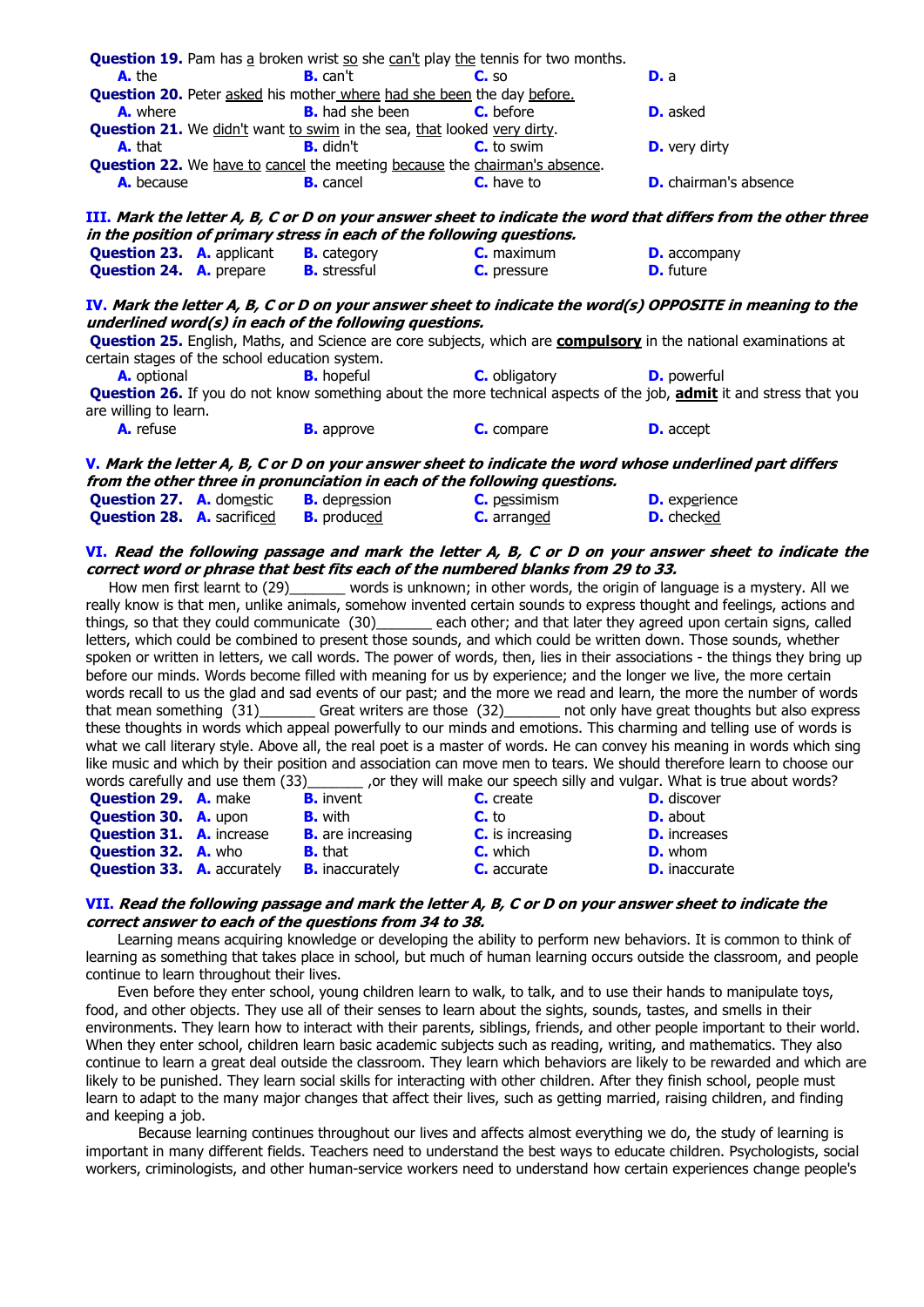behaviors. Employers, politicians, and advertisers make use of the principles of learning to influence the behavior of workers, voters, and consumers.

Learning is closely related to memory, which is the storage of information in the brain. Psychologists who study memory are interested in how the brain stores knowledge, where this storage takes place, and how the brain later **retrieves** knowledge when we need it. In contrast, psychologists who study learning are more interested in behavior and how behavior changes as a result of a person's experiences.

There are many forms of learning, ranging from simple to complex. Simple forms of learning involve a single stimulus. A stimulus is anything perceptible to the senses, such as a sight, sound, smell, touch, or taste. In a form of learning known as classical conditioning, people learn to associate two stimuli that occur in sequence, such as lightning followed by thunder. In operant conditioning, people learn by forming an association between a behavior and its consequences (reward or punishment). People and animals can also learn by observation - that is, by watching others perform behaviors. More complex forms of learning include learning languages, concepts, and motor skills.

**Question 34.** Which of the following can be inferred about the learning process from the passage?

- **A.** It becomes less challenging and complicated when people grow older.
- **B.** It is more interesting and effective in school than that in life.
- **C.** It plays a crucial part in improving the learner's motivation in school.
- **D.** It takes place more frequently in real life than in academic institutions.

**Question 35.** According to the passage, what are children NOT usually taught outside the classroom?

- **A.** interpersonal communication **B.** right from wrong
	- **C.** literacy and calculation **D.** life skills

**Question 36.** The word "*retrieves*" in paragraph 4 is closest in meaning to \_\_\_\_\_\_\_.<br>**A.** recovers **b.** gains **c.** create

**B.** gains **C.** create **D.** generates

**Question 37.** The passage mainly discusses

**A.** application of learning principles to formal education.

- **B.** practical examples of learning inside the classroom.
- **C.** general principles of learning.
- **D.** simple forms of learning.

**Question 38.** It can be inferred from the passage that social workers, employers, and politicians concern themselves with the study of learning because they need to \_\_\_\_\_\_\_\_\_\_\_\_\_\_\_\_\_\_\_\_\_\_\_\_\_\_\_\_\_\_\_\_

- **A.** understand how a stimulus relates to the senses of the objects of their interest.
- **B.** change the behaviors of the objects of their interest towards learning.
- **C.** make the objects of their interest more aware of the importance of learning.
- **D.** thoroughly understand the behaviors of the objects of their interest.

### **VIII. Mark the letter A, B, C or D on your answer sheet to indicate the word(s) CLOSEST in meaning to the underlined word(s) in each of the following questions.**

**Question 39. Domestic** chores will no longer be a burden thanks to the inventions of labour-saving devices.

| <b>A.</b> labour | <b>B.</b> modern | $C.$ heavy | <b>D.</b> household |
|------------------|------------------|------------|---------------------|
|------------------|------------------|------------|---------------------|

- **Question 40.** His new work has enjoyed a very good **review** from critics and readers.
	- **A.** regard **B.** opinion **C.** look **D.** viewing

#### **IX. Complete the sentences with the appropriate form of the words in parentheses**

**Question 41.** The **Cacademy**) year in Vietnam is over at the end of May.

**Question 42.** With so much\_\_\_\_\_\_\_\_(employ), I'm lucky to be in work.

**Question 43.** Offices will go\_\_\_\_\_\_\_\_\_(electron) with the result that paper will almost complete disappear.

**Question 44.** Some \_\_\_\_\_\_\_(pessimist) people think that life will become more difficult in the future.

**Question 45.** It is of great importance to create a good \_\_\_\_\_\_\_\_\_\_(impressive) on your interview.

#### **X. Rewrite the following sentences as directed**

**Question 46.** The girl living next to me is getting married next year.

 $\rightarrow$  The girl who

**Question 47.** I'm sorry I didn't have enough money to buy that house.

If only\_\_\_\_\_\_\_\_\_\_\_\_\_\_\_\_\_\_\_\_\_\_\_\_\_\_\_\_\_\_\_\_\_\_\_\_\_\_\_\_\_\_\_\_\_\_\_\_\_\_\_\_\_\_\_\_\_\_\_\_\_\_\_\_\_\_\_\_\_\_.

 **Question 48.** I have some letters that I must write.

I have\_\_\_\_\_\_\_\_\_\_\_\_\_\_\_\_\_\_\_\_\_\_\_\_\_\_\_\_\_\_\_\_\_\_\_\_\_\_\_\_\_\_\_\_\_\_\_\_\_\_\_\_\_\_\_\_\_\_\_\_\_\_\_\_\_\_\_\_\_\_\_.

**Ouestion 49.** I didn't know Jolie was ill, so I didn't come to see her.

#### If \_\_\_\_\_\_\_\_\_\_\_\_\_\_\_\_\_\_\_\_\_\_\_\_\_\_\_\_\_\_\_\_\_\_\_\_\_\_\_\_\_\_\_\_\_\_\_\_\_\_\_\_\_\_\_\_\_\_\_\_\_\_\_\_\_\_\_\_\_.

 **Question 50.** If you don't try harder, you will get bad marks.

Unless\_\_\_\_\_\_\_\_\_\_\_\_\_\_\_\_\_\_\_\_\_\_\_\_\_\_\_\_\_\_\_\_\_\_\_\_\_\_\_\_\_\_\_\_\_\_\_\_\_\_\_\_\_\_\_\_\_\_\_\_\_\_\_\_\_\_\_\_\_\_\_.

------THE END------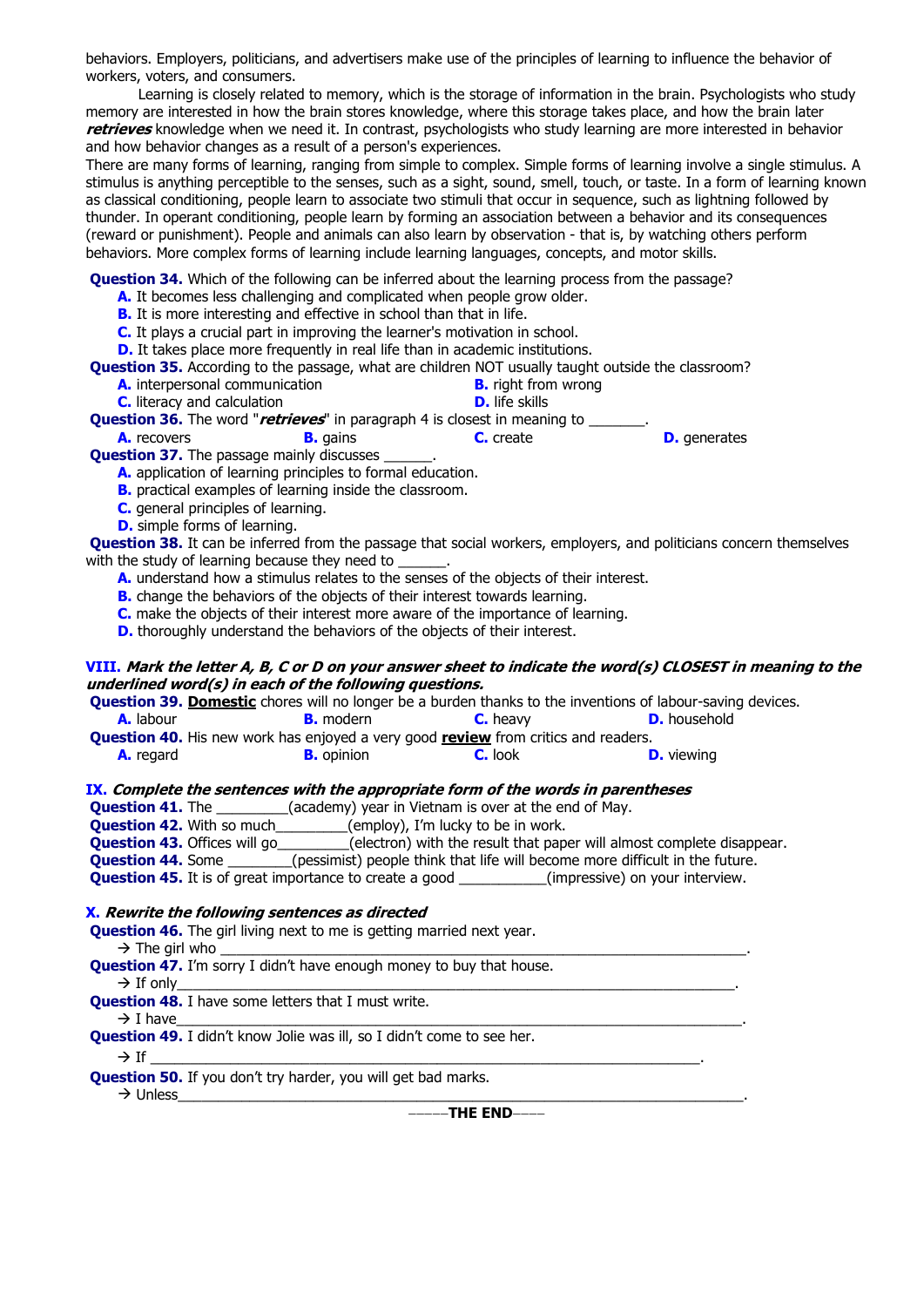# **ĐỀ KIỂM TRA HỌC KỲ I - NĂM HỌC 2020 - 2021 Môn : TIẾNG ANH 12 Thời gian làm bài: 60 phút**

(40 câu trắc nghiệm – 5 câu dạng thức từ – 5 câu viết lại)

**Mã đề: 304**

| Ho tên hoc sinh: |  |
|------------------|--|
| Số báo danh:     |  |

|                   |                                                      | underlined word(s) in each of the following questions.                                 |                                                                                                                  | <b>I.</b> Mark the letter A, B, C or D on your answer sheet to indicate the word(s) CLOSEST in meaning to the       |
|-------------------|------------------------------------------------------|----------------------------------------------------------------------------------------|------------------------------------------------------------------------------------------------------------------|---------------------------------------------------------------------------------------------------------------------|
|                   |                                                      |                                                                                        | <b>Question 1. Domestic</b> chores will no longer be a burden thanks to the inventions of labour-saving devices. |                                                                                                                     |
| A. heavy          |                                                      | <b>B.</b> modern                                                                       | <b>C.</b> household                                                                                              | <b>D.</b> labour                                                                                                    |
|                   |                                                      |                                                                                        | <b>Question 2.</b> His new work has enjoyed a very good <b>review</b> from critics and readers.                  |                                                                                                                     |
| A. regard         |                                                      | <b>B.</b> look                                                                         | <b>C.</b> opinion                                                                                                | <b>D.</b> viewing                                                                                                   |
|                   |                                                      |                                                                                        |                                                                                                                  | II. Mark the letter A, B, C or D on your answer sheet to indicate the word whose underlined part differs            |
|                   |                                                      | from the other three in pronunciation in each of the following questions.              |                                                                                                                  |                                                                                                                     |
|                   | <b>Question 3. A.</b> sacrificed                     | <b>B.</b> arranged                                                                     | <b>C.</b> checked                                                                                                | <b>D.</b> produced                                                                                                  |
|                   | <b>Question 4. A.</b> pessimism <b>B.</b> depression |                                                                                        | <b>C.</b> domestic                                                                                               | <b>D.</b> experience                                                                                                |
|                   |                                                      |                                                                                        |                                                                                                                  | <b>III. Mark the letter A, B, C or D on your answer sheet to indicate the underlined part that needs correction</b> |
|                   | in each of the following questions.                  |                                                                                        |                                                                                                                  |                                                                                                                     |
|                   |                                                      | <b>Question 5.</b> Pam has a broken wrist so she can't play the tennis for two months. |                                                                                                                  |                                                                                                                     |
| <b>A.</b> a       |                                                      | <b>B.</b> can't                                                                        | $C.$ the                                                                                                         | D. SO                                                                                                               |
|                   |                                                      | <b>Question 6.</b> Peter asked his mother where had she been the day before.           |                                                                                                                  |                                                                                                                     |
| <b>A.</b> where   |                                                      | <b>B.</b> had she been                                                                 | <b>C.</b> asked                                                                                                  | <b>D.</b> before                                                                                                    |
|                   |                                                      | <b>Question 7.</b> We didn't want to swim in the sea, that looked very dirty.          |                                                                                                                  |                                                                                                                     |
| <b>A.</b> to swim |                                                      | <b>B.</b> very dirty                                                                   | $C.$ that                                                                                                        | <b>D.</b> didn't                                                                                                    |
|                   |                                                      | <b>Question 8.</b> The first postage stamps issued in New York City in 1842.           |                                                                                                                  |                                                                                                                     |
| <b>A.</b> stamps  |                                                      | <b>B.</b> issued                                                                       | <b>C.</b> the first                                                                                              | D. in                                                                                                               |
|                   |                                                      | <b>Question 9.</b> We have to cancel the meeting because the chairman's absence.       |                                                                                                                  |                                                                                                                     |
| <b>A.</b> have to |                                                      | <b>B.</b> chairman's absence <b>C.</b> cancel                                          |                                                                                                                  | <b>D.</b> because                                                                                                   |

# **IV. Read the following passage and mark the letter A, B, C or D on your answer sheet to indicate the correct answer to each of the questions from 10 to 14.**

Learning means acquiring knowledge or developing the ability to perform new behaviors. It is common to think of learning as something that takes place in school, but much of human learning occurs outside the classroom, and people continue to learn throughout their lives.

Even before they enter school, young children learn to walk, to talk, and to use their hands to manipulate toys, food, and other objects. They use all of their senses to learn about the sights, sounds, tastes, and smells in their environments. They learn how to interact with their parents, siblings, friends, and other people important to their world. When they enter school, children learn basic academic subjects such as reading, writing, and mathematics. They also continue to learn a great deal outside the classroom. They learn which behaviors are likely to be rewarded and which are likely to be punished. They learn social skills for interacting with other children. After they finish school, people must learn to adapt to the many major changes that affect their lives, such as getting married, raising children, and finding and keeping a job.

Because learning continues throughout our lives and affects almost everything we do, the study of learning is important in many different fields. Teachers need to understand the best ways to educate children. Psychologists, social workers, criminologists, and other human-service workers need to understand how certain experiences change people's behaviors. Employers, politicians, and advertisers make use of the principles of learning to influence the behavior of workers, voters, and consumers.

Learning is closely related to memory, which is the storage of information in the brain. Psychologists who study memory are interested in how the brain stores knowledge, where this storage takes place, and how the brain later **retrieves** knowledge when we need it. In contrast, psychologists who study learning are more interested in behavior and how behavior changes as a result of a person's experiences.

There are many forms of learning, ranging from simple to complex. Simple forms of learning involve a single stimulus. A stimulus is anything perceptible to the senses, such as a sight, sound, smell, touch, or taste. In a form of learning known as classical conditioning, people learn to associate two stimuli that occur in sequence, such as lightning followed by thunder. In operant conditioning, people learn by forming an association between a behavior and its consequences (reward or punishment). People and animals can also learn by observation - that is, by watching others perform behaviors. More complex forms of learning include learning languages, concepts, and motor skills.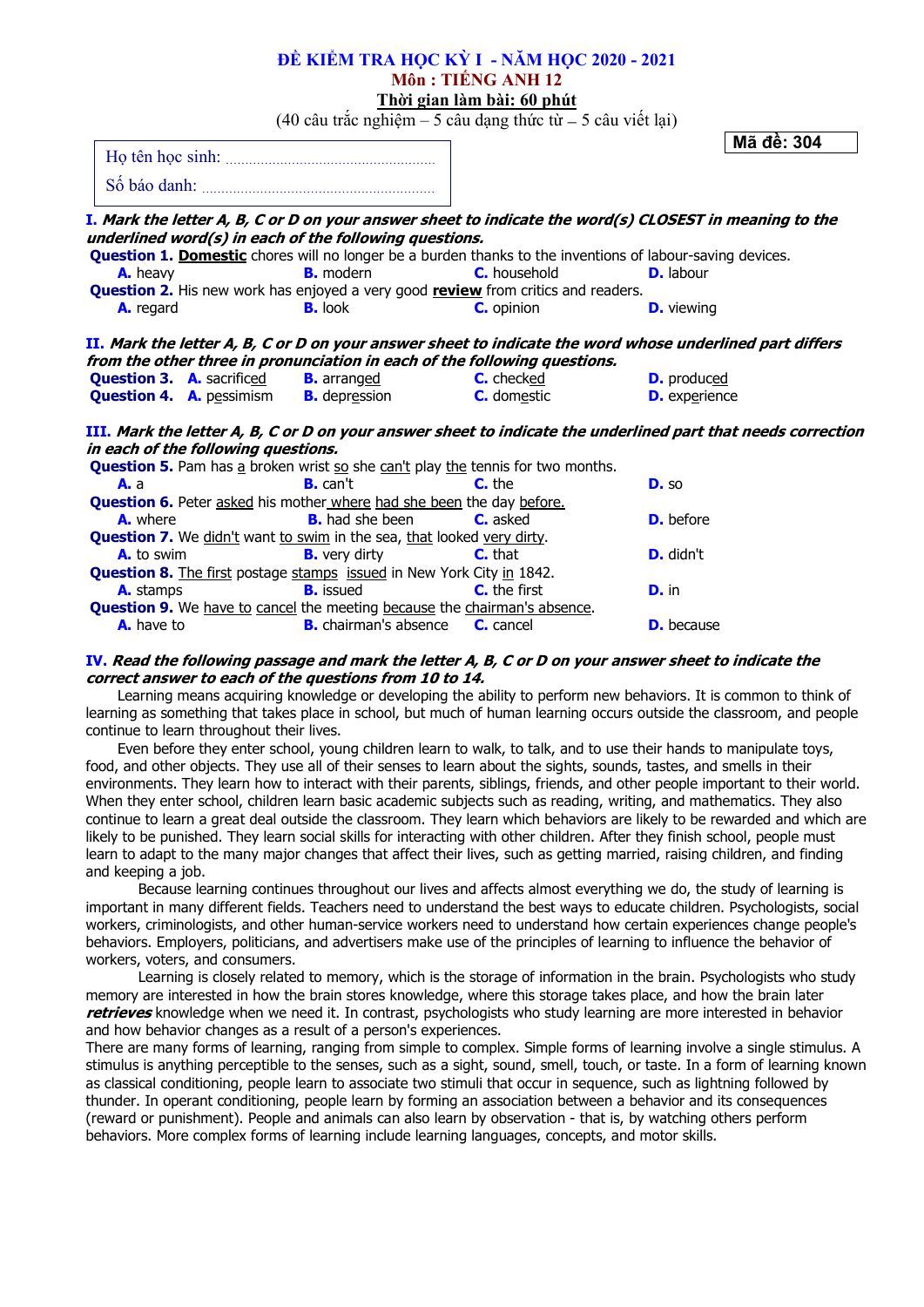| with the study of learning because they need to<br>A. thoroughly understand the behaviors of the objects of their interest.                                         |                        | B. make the objects of their interest more aware of the importance of learning.                         | Question 10. It can be inferred from the passage that social workers, employers, and politicians concern themselves |  |  |
|---------------------------------------------------------------------------------------------------------------------------------------------------------------------|------------------------|---------------------------------------------------------------------------------------------------------|---------------------------------------------------------------------------------------------------------------------|--|--|
| D. change the behaviors of the objects of their interest towards learning.                                                                                          |                        | <b>C.</b> understand how a stimulus relates to the senses of the objects of their interest.             |                                                                                                                     |  |  |
| A. create                                                                                                                                                           | <b>B.</b> recovers     | <b>Question 11.</b> The word "retrieves" in paragraph 4 is closest in meaning to ______.<br>C. gains    | <b>D.</b> generates                                                                                                 |  |  |
|                                                                                                                                                                     |                        | Question 12. According to the passage, what are children NOT usually taught outside the classroom?      |                                                                                                                     |  |  |
| <b>A.</b> life skills<br>C. interpersonal communication                                                                                                             |                        | <b>B.</b> right from wrong<br><b>D.</b> literacy and calculation                                        |                                                                                                                     |  |  |
| <b>Question 13.</b> The passage mainly discusses ______.                                                                                                            |                        |                                                                                                         |                                                                                                                     |  |  |
| A. simple forms of learning.<br>C. practical examples of learning inside the classroom.                                                                             |                        | <b>D.</b> general principles of learning.                                                               | <b>B.</b> application of learning principles to formal education.                                                   |  |  |
|                                                                                                                                                                     |                        | <b>Question 14.</b> Which of the following can be inferred about the learning process from the passage? |                                                                                                                     |  |  |
| A. It becomes less challenging and complicated when people grow older.                                                                                              |                        |                                                                                                         |                                                                                                                     |  |  |
| <b>B.</b> It takes place more frequently in real life than in academic institutions.<br>C. It plays a crucial part in improving the learner's motivation in school. |                        |                                                                                                         |                                                                                                                     |  |  |
| D. It is more interesting and effective in school than that in life.                                                                                                |                        |                                                                                                         |                                                                                                                     |  |  |
|                                                                                                                                                                     |                        |                                                                                                         | <b>V</b> . Mark the letter A, B, C or D on your answer sheet to indicate the word that differs from the other three |  |  |
| in the position of primary stress in each of the following questions.                                                                                               |                        |                                                                                                         |                                                                                                                     |  |  |
| <b>Question 15. A.</b> maximum <b>B.</b> applicant<br><b>Question 16. A.</b> pressure                                                                               | <b>B.</b> future       | C. accompany<br>C. prepare                                                                              | <b>D.</b> category<br><b>D.</b> stressful                                                                           |  |  |
|                                                                                                                                                                     |                        |                                                                                                         |                                                                                                                     |  |  |
| VI. Mark the letter A, B, C or D on your answer sheet to indicate the correct answer to each of the<br>following questions.                                         |                        |                                                                                                         |                                                                                                                     |  |  |
| <b>Question 17.</b> I last read a book three months ago.<br>A. It is three months since I last read a book.                                                         |                        | <b>B.</b> I have been reading a book for three months.                                                  |                                                                                                                     |  |  |
| C. I read a book three months ago at last.                                                                                                                          |                        |                                                                                                         | <b>D.</b> The book three months ago was the last one I read.                                                        |  |  |
| Question 18. Porter: "Shall I help you with your suitcase?"                                                                                                         |                        |                                                                                                         |                                                                                                                     |  |  |
|                                                                                                                                                                     |                        |                                                                                                         |                                                                                                                     |  |  |
| A. Not a chance<br><b>C.</b> That's very kind of you                                                                                                                |                        | <b>B.</b> What a pity!<br><b>D.</b> I can't agree more                                                  |                                                                                                                     |  |  |
| <b>Question 19.</b> Would you like ______ an engineer?                                                                                                              |                        |                                                                                                         |                                                                                                                     |  |  |
| A. be                                                                                                                                                               | <b>B.</b> to have been | <b>C.</b> to be                                                                                         | <b>D.</b> being                                                                                                     |  |  |
| <b>Question 20.</b> He regrets _____ school so early. It is the biggest mistake in his life.<br>A. to leave                                                         | <b>B.</b> leave        | <b>C.</b> leaving                                                                                       | <b>D.</b> to leaving                                                                                                |  |  |
|                                                                                                                                                                     |                        |                                                                                                         |                                                                                                                     |  |  |
|                                                                                                                                                                     |                        |                                                                                                         | <b>D.</b> on                                                                                                        |  |  |
| <b>Question 22.</b> I wish I hadn't accepted the invitation to her birthday party.<br>A. If only I had come to her birthday party.                                  |                        |                                                                                                         |                                                                                                                     |  |  |
| <b>B.</b> I regret accepting the invitation to her birthday party.<br>C. I insisted on having been invited to her birthday party.                                   |                        |                                                                                                         |                                                                                                                     |  |  |
| <b>D.</b> I was very glad to accept the invitation to her birthday party.                                                                                           |                        |                                                                                                         |                                                                                                                     |  |  |
| Question 23. Without her teacher's advice, she would never have written such a good essay.                                                                          |                        |                                                                                                         |                                                                                                                     |  |  |
| A. Her teacher advised her and she didn't write a good essay.<br>B. She wrote a good essay as her teacher gave her some advice.                                     |                        |                                                                                                         |                                                                                                                     |  |  |
| C. Her teacher didn't advise her and she didn't write a good essay.                                                                                                 |                        |                                                                                                         |                                                                                                                     |  |  |
| D. If her teacher didn't advise her, she wouldn't write such a good essay.                                                                                          |                        |                                                                                                         |                                                                                                                     |  |  |
| <b>Question 24. Mai ______</b> in Ho Chi Minh City for five years now.                                                                                              |                        |                                                                                                         |                                                                                                                     |  |  |
| <b>A.</b> has been living<br><b>Question 25.</b> You should try ___________ the door with this key.                                                                 | <b>B.</b> lives        | <b>C.</b> has lived                                                                                     | <b>D.</b> is living                                                                                                 |  |  |
| A. to unlock                                                                                                                                                        | <b>B.</b> unlocking    | <b>C.</b> unlock                                                                                        | <b>D.</b> to unlocking                                                                                              |  |  |
|                                                                                                                                                                     |                        | <b>Question 26.</b> Jane regrets buying that second - hand laptop . She wishes she                      |                                                                                                                     |  |  |
| <b>A.</b> hadn't bought it <b>B.</b> wouldn't have it <b>C.</b> didn't buy it <b>Question 27.</b> When I ________ to the party, Tom and David ________.             |                        | <b>C.</b> didn't buy it                                                                                 | <b>D.</b> hasn't bought it                                                                                          |  |  |
| A. came/were singing                                                                                                                                                |                        | <b>B.</b> have come/ were singing                                                                       |                                                                                                                     |  |  |
| C. came/ was singing.                                                                                                                                               |                        | <b>D.</b> had come/were singing                                                                         |                                                                                                                     |  |  |
| <b>Question 28.</b> I am going to have my house__________ this weekend.                                                                                             |                        |                                                                                                         |                                                                                                                     |  |  |
| A. redecorate<br>Question 29. Tom: "Can I get you another drink?"                                                                                                   | <b>B.</b> redecorated  | <b>C.</b> redecorating                                                                                  | <b>D.</b> be redecorated                                                                                            |  |  |
|                                                                                                                                                                     |                        |                                                                                                         |                                                                                                                     |  |  |
| A. Not just now                                                                                                                                                     | <b>B.</b> No, it isn't | <b>C.</b> No, I'll think it over                                                                        | <b>D.</b> Forget it                                                                                                 |  |  |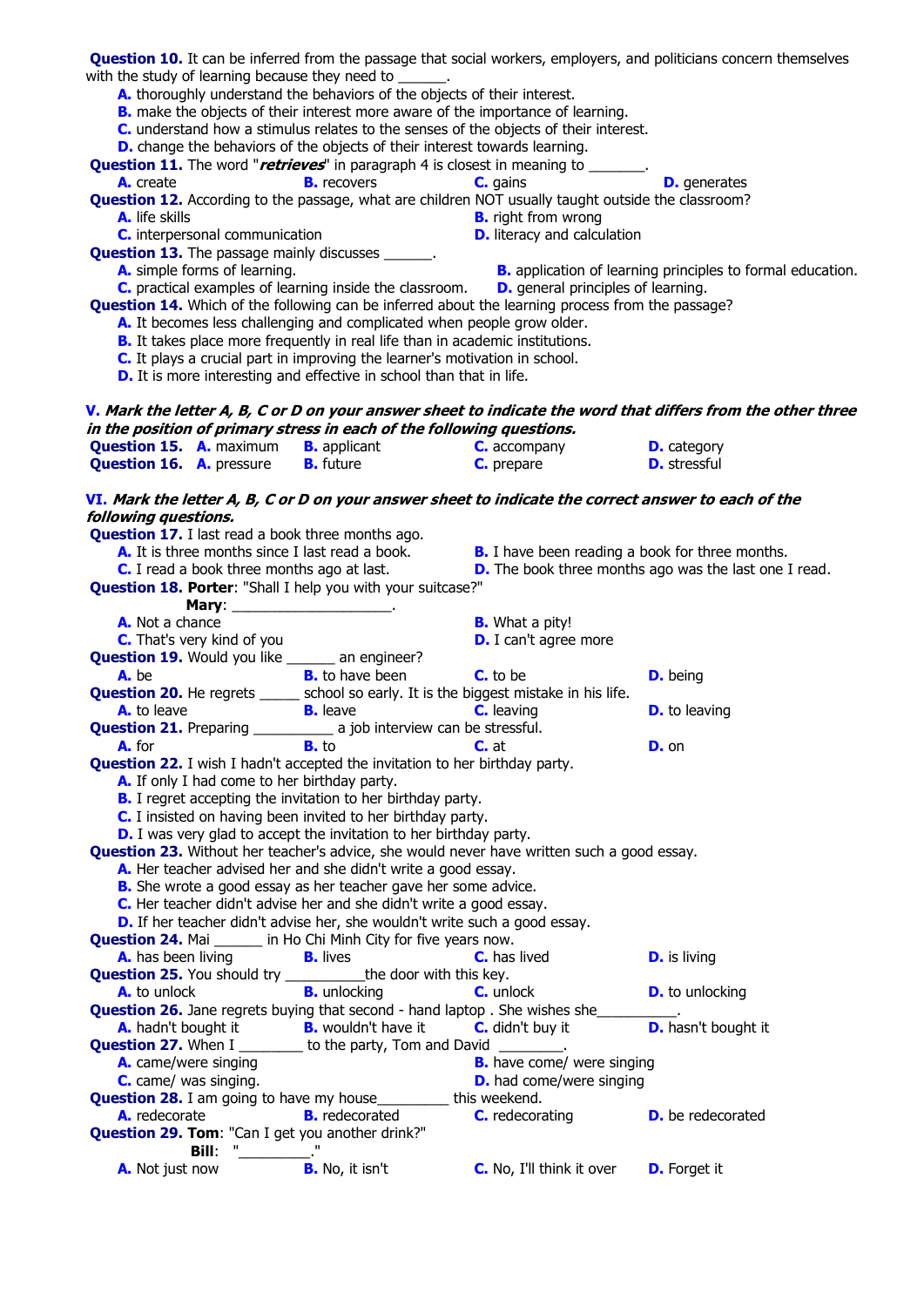**Question 30.** Even though they no longer live together, they continue to be responsible \_\_\_\_\_\_\_\_ their children . **A.** about **B.** to **C.** in **D.** for **Question 31.** Although the teacher explained the theory clearly, the students found it hard to understand it. **A.** Although the teaching theory was clear, it was a real challenge to the students. **B.** Despite the teacher's clear explanation of the theory, the students had difficulty understanding it. **C.** In spite of explaining the theory clearly, the students themselves found it hard to understand it. **D.** Though explained clearly, the theory of teaching was difficult to the students. **Question 32.** You should create a good impression \_\_\_\_\_\_\_\_\_\_\_ your interviewer.<br> **A.** to **B.** about **C.** for **A.** to **B.** about **C.** for **D.** on **Question 33.** The last student who was interviewed was Peter. **A.** The last student to be interviewed was Peter. **B.** The last student who was interviewed to be Peter. **C.** The last student to interviewed was Peter. **D.** The last student interviewed was Peter. **VII. Read the following passage and mark the letter A, B, C or D on your answer sheet to indicate the correct word or phrase that best fits each of the numbered blanks from 34 to 38.** How men first learnt to (34)\_\_\_\_\_\_\_ words is unknown; in other words, the origin of language is a mystery. All we really know is that men, unlike animals, somehow invented certain sounds to express thought and feelings, actions and things, so that they could communicate (35)\_\_\_\_\_\_\_ each other; and that later they agreed upon certain signs, called letters, which could be combined to present those sounds, and which could be written down. Those sounds, whether spoken or written in letters, we call words. The power of words, then, lies in their associations - the things they bring up before our minds. Words become filled with meaning for us by experience; and the longer we live, the more certain words recall to us the glad and sad events of our past; and the more we read and learn, the more the number of words that mean something (36)\_\_\_\_\_\_\_ Great writers are those (37)\_\_\_\_\_\_\_ not only have great thoughts but also express these thoughts in words which appeal powerfully to our minds and emotions. This charming and telling use of words is what we call literary style. Above all, the real poet is a master of words. He can convey his meaning in words which sing like music and which by their position and association can move men to tears. We should therefore learn to choose our words carefully and use them (38)\_\_\_\_\_\_\_\_ ,or they will make our speech silly and vulgar. What is true about words? **Question 34. A.** invent **B.** make **C.** discover **D.** create **Question 35. A.** upon **B.** about **C.** with **D.** to **Question 36.** A. is increasing **B.** increases **C.** are increasing **D.** increase **Question 37. A.** which **B.** that **C.** whom **D.** who **Question 38. A.** inaccurate **B.** accurate **C.** inaccurately **D.** accurately **VIII. Mark the letter A, B, C or D on your answer sheet to indicate the word(s) OPPOSITE in meaning to the underlined word(s) in each of the following questions. Question 39.** English, Maths, and Science are core subjects, which are **compulsory** in the national examinations at certain stages of the school education system. **A.** optional **B.** obligatory **C.** powerful **D.** hopeful **Question 40.** If you do not know something about the more technical aspects of the job, **admit** it and stress that you are willing to learn. **A.** accept **B.** compare **C.** approve **D.** refuse **IX. Complete the sentences with the appropriate form of the words in parentheses Question 41.** The \_\_\_\_\_\_\_\_\_(academy) year in Vietnam is over at the end of May. **Question 42.** With so much\_\_\_\_\_\_\_\_(employ), I'm lucky to be in work. **Question 43.** Offices will go\_\_\_\_\_\_\_\_\_(electron) with the result that paper will almost complete disappear. **Question 44.** Some \_\_\_\_\_\_\_\_(pessimist) people think that life will become more difficult in the future. **Question 45.** It is of great importance to create a good (impressive) on your interview. **X. Rewrite the following sentences as directed Question 46.** The girl living next to me is getting married next year.  $\rightarrow$  The girl who **Question 47.** I'm sorry I didn't have enough money to buy that house. If only\_\_\_\_\_\_\_\_\_\_\_\_\_\_\_\_\_\_\_\_\_\_\_\_\_\_\_\_\_\_\_\_\_\_\_\_\_\_\_\_\_\_\_\_\_\_\_\_\_\_\_\_\_\_\_\_\_\_\_\_\_\_\_\_\_\_\_\_\_\_. **Question 48.** I have some letters that I must write. I have\_\_\_\_\_\_\_\_\_\_\_\_\_\_\_\_\_\_\_\_\_\_\_\_\_\_\_\_\_\_\_\_\_\_\_\_\_\_\_\_\_\_\_\_\_\_\_\_\_\_\_\_\_\_\_\_\_\_\_\_\_\_\_\_\_\_\_\_\_\_\_. **Question 49.** I didn't know Jolie was ill, so I didn't come to see her. If \_\_\_\_\_\_\_\_\_\_\_\_\_\_\_\_\_\_\_\_\_\_\_\_\_\_\_\_\_\_\_\_\_\_\_\_\_\_\_\_\_\_\_\_\_\_\_\_\_\_\_\_\_\_\_\_\_\_\_\_\_\_\_\_\_\_\_\_\_. **Question 50.** If you don't try harder, you will get bad marks.  $\rightarrow$  Unless

**THE END**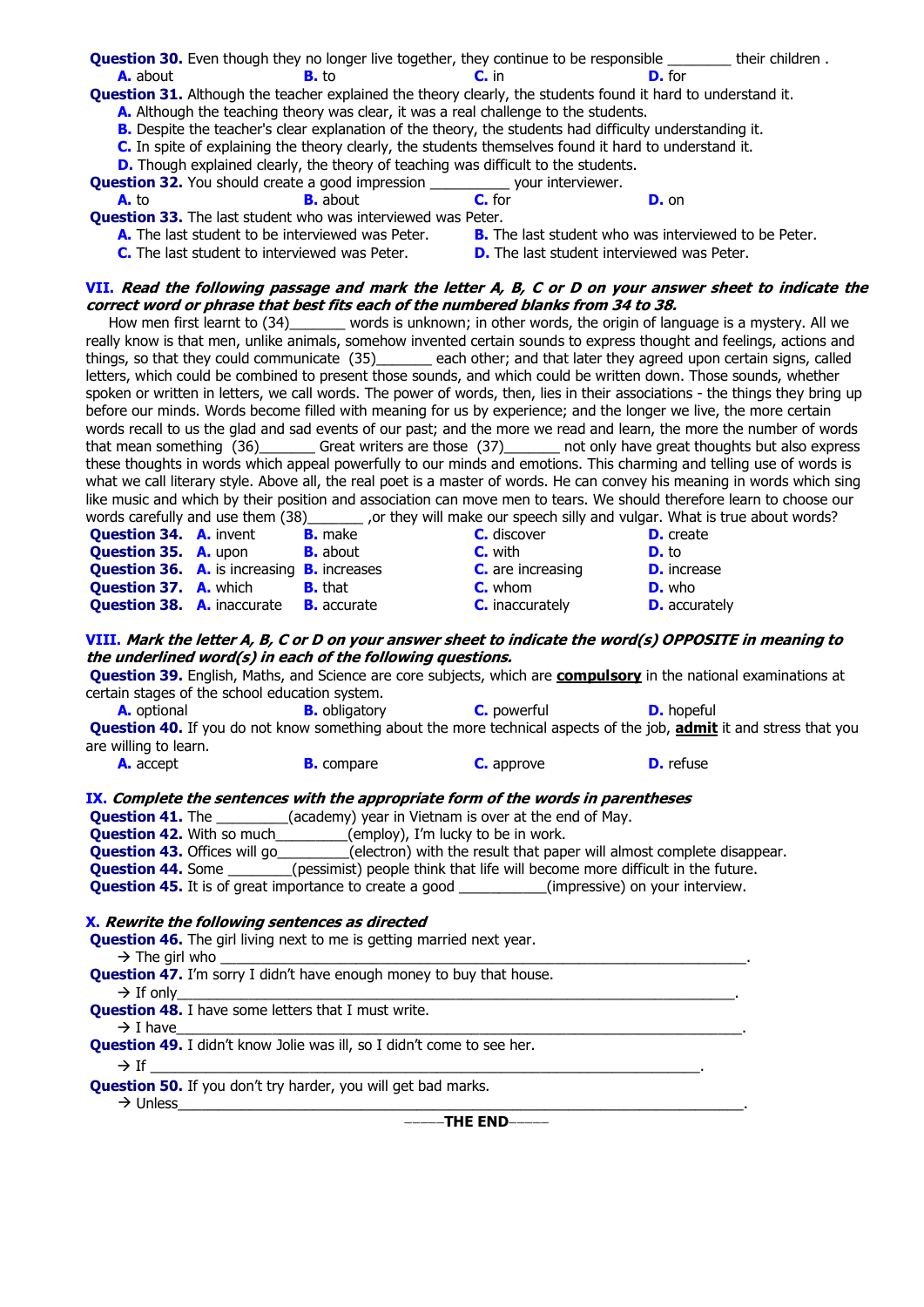# **ĐÁP ÁN KIỂM TRA HỌC KỲ I - NĂM HỌC 2020 - 2021 Môn : TIẾNG ANH 12**

| Đáp án mã đê: 301                                                                                                                                                                                                                                                                                                                                                                                                                                                                                                                                                                                                                                                                                                                                      |                                                                                                                                                                                                                                                                                                                                                                                                                                                                                                                                                                                                                                                                    |                                                                                                                                                                                                                                                                                                                                                                                                                                                                                                                                                                                                                    |                                                                                                                                                                                                                                                                                                                                                                                                                                                                                                                                                                                                                                       |
|--------------------------------------------------------------------------------------------------------------------------------------------------------------------------------------------------------------------------------------------------------------------------------------------------------------------------------------------------------------------------------------------------------------------------------------------------------------------------------------------------------------------------------------------------------------------------------------------------------------------------------------------------------------------------------------------------------------------------------------------------------|--------------------------------------------------------------------------------------------------------------------------------------------------------------------------------------------------------------------------------------------------------------------------------------------------------------------------------------------------------------------------------------------------------------------------------------------------------------------------------------------------------------------------------------------------------------------------------------------------------------------------------------------------------------------|--------------------------------------------------------------------------------------------------------------------------------------------------------------------------------------------------------------------------------------------------------------------------------------------------------------------------------------------------------------------------------------------------------------------------------------------------------------------------------------------------------------------------------------------------------------------------------------------------------------------|---------------------------------------------------------------------------------------------------------------------------------------------------------------------------------------------------------------------------------------------------------------------------------------------------------------------------------------------------------------------------------------------------------------------------------------------------------------------------------------------------------------------------------------------------------------------------------------------------------------------------------------|
| $\circledcirc$<br>$01.$ $\circlearrowright$<br>$\bigcirc$<br>$02.$ $\circledcirc$<br>$\bigcirc$<br>$\bigcirc$<br>$\bigcirc$<br>$\circledcirc$<br>$\bigcirc$<br>$03.$ $\circ$<br>$\bigcirc$<br>$\bigcirc$<br>$04.$ $\circledcirc$<br>$\bigcirc$<br>$\bigcirc$<br>$^{\circledR}$<br>$\bigcirc$<br>$\bigcirc$<br>$05.$ $\circlearrowright$<br>$\circledcirc$<br>$06.$ $\circlearrowright$<br>$\bigcirc$<br>$\bigcirc$<br>$07.$ $\circlearrowright$<br>$^{\circledR}$<br>$\bigcirc$<br>$\bigcirc$<br>$08.$ $\circlearrowright$<br>$\circledcirc$<br>$\bigcirc$<br>$\bigcirc$<br>$\bigcirc$<br>$\bigcirc$<br>$09.$ $\circled{0}$<br>$\bigcirc$<br>$^{\circledR}$<br>$10. \circlearrowright$<br>$\bigcirc$<br>$\bigcirc$                                     | $\circledcirc$<br>$\bigcirc$<br>$\bigcirc$<br>$11.$ O<br>$12. \circlearrowright$<br>$\bigcirc$<br>$\bigcirc$<br>$^{\circledR}$<br>13. $\circled{0}$<br>$\bigcirc$<br>$\bigcirc$<br>$\bigcirc$<br>$\bigcirc$<br>14. $\circled{0}$<br>$\bigcirc$<br>$\bigcirc$<br>15. $\circled{0}$<br>$\bigcirc$<br>$\bigcirc$<br>$\bigcirc$<br>$^{\circledR}$<br>16. O<br>$\bigcirc$<br>$\bigcirc$<br>$17.$ $\circlearrowright$<br>$^{\circledR}$<br>$\bigcirc$<br>$\bigcirc$<br>$18. \textcircled{4}$<br>$\bigcirc$<br>$\bigcirc$<br>$\bigcirc$<br>$^{\circledR}$<br>$\bigcirc$<br>$\bigcirc$<br>$19. \circlearrowright$<br>$\circledcirc$<br>$20.$ O<br>$\bigcirc$<br>$\bigcirc$ | $^{\circledR}$<br>O<br>$21.$ O<br>$\bigcirc$<br>$22.$ O<br>$\bigcirc$<br>$\circledcirc$<br>$\bigcirc$<br>23. O<br>$\circledcirc$<br>$\bigcirc$<br>$\bigcirc$<br>$^{\circledR}$<br>24. O<br>$\bigcirc$<br>$\bigcirc$<br>$^{\circledR}$<br>$25.$ O<br>$\bigcirc$<br>$\bigcirc$<br>26. O<br>$\bigcirc$<br>$\circledcirc$<br>$\bigcirc$<br>$27.$ O<br>$\bigcirc$<br>$_{\mathbb{C}}$<br>$\bigcirc$<br>28. O<br>$_{\mathbb{O}}$<br>$\bigcirc$<br>$\bigcirc$<br>$^{\circledR}$<br>$29.$ O<br>$\bigcirc$<br>$\bigcirc$<br>$^{\circledR}$<br>$30.$ $\circ$<br>$\bigcirc$<br>$\bigcirc$                                      | $^{\circledR}$<br>O<br>$\bigcirc$<br>$31.$ O<br>$\bigcirc$<br>$\bigcirc$<br>$32.$ O<br>$^{\circledR}$<br>$\circledcirc$<br>$\bigcirc$<br>$33.$ O<br>$\bigcirc$<br>$\circledcirc$<br>$\bigcirc$<br>$\bigcirc$<br>34. O<br>$\circledcirc$<br>$\bigcirc$<br>$\bigcirc$<br>$35.$ $\bigcirc$<br>$\circledcirc$<br>$\bigcirc$<br>$\bigcirc$<br>36. O<br>$\bigcirc$<br>$^{\circledR}$<br>37. O<br>$\bigcirc$<br>38. O<br>$^{\circledR}$<br>$\bigcirc$<br>$\bigcirc$<br>$\bigcirc$<br>$\bigcirc$<br>$39.$ $\circled{0}$<br>$\bigcirc$<br>$\circledcirc$<br>$\bigcirc$<br>$\bigcirc$<br>40. $\circ$                                            |
| Đáp án mã đề: 302<br>$01. \circ$ $\circ$ $\circ$<br>$\bigcirc$<br>$\bigcirc$<br>$\bigcirc$<br>$^{\circledR}$<br>$02.$ $\circlearrowright$<br>$\bigcirc$<br>$\bigcirc$<br>$^{\circledR}$<br>$03.$ $\circlearrowright$<br>$04.$ $\circledcirc$<br>$\bigcirc$<br>$\bigcirc$<br>$\bigcirc$<br>$05.$ $\circledcirc$<br>$\bigcirc$<br>$\bigcirc$<br>$\bigcirc$<br>$^{\circledR}$<br>$\bigcirc$<br>$\bigcirc$<br>$06.$ $\circlearrowright$<br>$^{\circledR}$<br>$07.$ $\circlearrowright$<br>$\bigcirc$<br>$\bigcirc$<br>$\bigcirc$<br>$\circledcirc$<br>$\bigcirc$<br>$08.$ $\circlearrowright$<br>$\bigcirc$<br>$^{\circledR}$<br>$09.$ $\circlearrowright$<br>$\bigcirc$<br>$\bigcirc$<br>$\bigcirc$<br>$^{\circledR}$<br>$10.$ $\circlearrowright$        | $\circledcirc$<br>$\bigcirc$<br>$\bigcirc$<br>$11. \circlearrowright$<br>12. $\circledA$<br>O<br>$\bigcirc$<br>$\bigcirc$<br>$^{\circledR}$<br>$\bigcirc$<br>$\bigcirc$<br>$13.$ $\circ$<br>$\circledcirc$<br>14. O<br>$\bigcirc$<br>$\bigcirc$<br>15. $\circledcirc$<br>$\bigcirc$<br>$\bigcirc$<br>$\bigcirc$<br>16. O<br>$^{\circledR}$<br>$\bigcirc$<br>$\bigcirc$<br>$\bigcirc$<br>$^{\circledR}$<br>17. O<br>$\bigcirc$<br>$^{\circledR}$<br>$\bigcirc$<br>$\bigcirc$<br>18. O<br>19. O<br>$^{\circledR}$<br>O<br>$\bigcirc$<br>$^{\circledR}$<br>O<br>$\bigcirc$<br>$20.$ $\circ$                                                                           | $\circledcirc$<br>$21.$ O<br>$\bigcirc$<br>$\bigcirc$<br>22. O<br>$\circledcirc$<br>$\bigcirc$<br>$\bigcirc$<br>23. $\circledA$<br>$\bigcirc$<br>$\bigcirc$<br>$\bigcirc$<br>24. <sup>a</sup><br>$\bigcirc$<br>$\bigcirc$<br>$\bigcirc$<br>$25.$ $\circledcirc$<br>$\bigcirc$<br>$\bigcirc$<br>$\bigcirc$<br>26. O<br>$^{\circledR}$<br>$\bigcirc$<br>$\bigcirc$<br>$^{\circledR}$<br>27. O<br>$\bigcirc$<br>$\bigcirc$<br>$\bigcirc$<br>$\bigcirc$<br>$\bigcirc$<br>28. <sup>a</sup><br>29. $\circledcirc$<br>O<br>O<br>$\bigcirc$<br>$^{\circledR}$<br>$\bigcirc$<br>$\bigcirc$<br>$30.$ $\circ$                 | $^{\circledR}$<br>$\bigcirc$<br>$31.$ $\circ$<br>$\bigcirc$<br>$\bigcirc$<br>$32.$ O<br>$^{\circledR}$<br>$\bigcirc$<br>$\bigcirc$<br>$^{\circledR}$<br>$33.$ $\bigcirc$<br>$\bigcirc$<br>$^{\circledR}$<br>$\bigcirc$<br>$\bigcirc$<br>34. O<br>$^{\circledR}$<br>$\bigcirc$<br>$\bigcirc$<br>$35.$ $\bigcirc$<br>$\bigcirc$<br>$36.$ $\circledcirc$<br>$\bigcirc$<br>$\bigcirc$<br>$\bigcirc$<br>$\bigcirc$<br>37. <sup>a</sup><br>$\bigcirc$<br>$\bigcirc$<br>$\circledcirc$<br>$\bigcirc$<br>38. O<br>$\circledcirc$<br>$\bigcirc$<br>$39.$ $\bigcirc$<br>$\bigcirc$<br>$\bigcirc$<br>$\bigcirc$<br>$^{\circledR}$<br>40. $\circ$ |
| Đáp án mã đề: 303<br>$01.$ $\odot$ $\odot$ $\odot$<br>$\bigcirc$<br>$\bigcirc$<br>$\bigcirc$<br>$^{\circledR}$<br>$02.$ $\circlearrowright$<br>$\bigcirc$<br>$03.$ $\circlearrowright$<br>$^{\circledR}$<br>$\bigcirc$<br>$\circledcirc$<br>$04.$ $\circlearrowright$<br>$\bigcirc$<br>$\bigcirc$<br>$05.$ $\circlearrowright$<br>$\bigcirc$<br>$\circledcirc$<br>$\bigcirc$<br>$\bigcirc$<br>$\circledcirc$<br>$\bigcirc$<br>$06.$ $\circlearrowright$<br>$07.$ $\odot$ $\odot$ $\odot$<br>$\bigcirc$<br>$^{\circledR}$<br>$08.$ $\circlearrowright$<br>$\bigcirc$<br>$\bigcirc$<br>$\circ$<br>$09.$ $\circlearrowright$<br>$\bigcirc$<br>$^{\circledR}$<br>$10. \circ \circ \circ \circ$                                                             | $^{\circledR}$<br>$\bigcirc$<br>$\bigcirc$<br>$11. \circlearrowright$<br>12. $\circledA$<br>$\bigcirc$<br>$\bigcirc$<br>$\bigcirc$<br>$^{\circledR}$<br>$\bigcirc$<br>$13. \circlearrowright$<br>O<br>$\bigcirc$<br>14. O<br>$\bigcirc$<br>$^{\circledR}$<br>$15.$ $\circ$<br>$^{\circledR}$<br>$\bigcirc$<br>O<br>$\bigcirc$<br>$^{\circledR}$<br>$16.$ $\circ$<br>$\bigcirc$<br>$^{\circledR}$<br>17. $\bigcirc$ $\bigcirc$<br>$\bigcirc$<br>$^{\circledR}$<br>$\bigcirc$<br>$18. \circlearrowright$<br>$\bigcirc$<br>$19.$ $\circledcirc$<br>$\bigcirc$<br>$\bigcirc$<br>$\bigcirc$<br>$20.$ $\circlearrowright$<br>$\circledB$<br>$\bigcirc$<br>$\bigcirc$     | $21.$ $\circledcirc$<br>$\bigcirc$<br>$\bigcirc$<br>$\bigcirc$<br>22. $\circledA$<br>$\bigcirc$<br>$\bigcirc$<br>$\bigcirc$<br>$23.$ O<br>$^{\circledR}$<br>$\bigcirc$<br>$\bigcirc$<br>24. <sup>①</sup><br>$\bigcirc$<br>$\bigcirc$<br>$\bigcirc$<br>25. $\circledcirc$<br>$\bigcirc$<br>$\bigcirc$<br>$\bigcirc$<br>$\bigcirc$<br>$26.$ $\circledcirc$<br>$\bigcirc$<br>$\bigcirc$<br>$^\circledR$<br>27. O O<br>$\bigcirc$<br>28. O<br>$\bigcirc$<br>$\circledcirc$<br>$\bigcirc$<br>$29.$ O<br>$^{\circledR}$<br>$\bigcirc$<br>$\bigcirc$<br>$30.$ O<br>$\circledB$<br>$\bigcirc$<br>$\bigcirc$                | $\bigcirc$<br>$^{\circledR}$<br>$31.$ O<br>$\bigcirc$<br>$32.$ $\circledcirc$<br>$\bigcirc$<br>$\bigcirc$<br>$\bigcirc$<br>33. <sup>a</sup><br>$\bigcirc$<br>$\bigcirc$<br>$\bigcirc$<br>$\bigcirc$<br>$^{\circledR}$<br>$\bigcirc$<br>34. O<br>$\circledcirc$<br>$\bigcirc$<br>$\bigcirc$<br>$35.$ $\circ$<br>$\bigcirc$<br>$\bigcirc$<br>$\bigcirc$<br>36. $\circled{a}$<br>$\circledcirc$<br>37. O O<br>$\bigcirc$<br>$^{\circledR}$<br>$\bigcirc$<br>38. O<br>$\bigcirc$<br>$39.$ O<br>$\bigcirc$<br>$\bigcirc$<br>$^{\circledR}$<br>$40.$ $\circlearrowright$<br>$\circledB$<br>$\bigcirc$<br>$\bigcirc$                         |
| Đáp án mã đề: 304<br>$01. \circ \circ \circ \circ$<br>$\circ$<br>$\circledcirc$<br>$\bigcirc$<br>$\bigcirc$<br>$02.$ $\circlearrowright$<br>$^{\circledR}$<br>$\bigcirc$<br>$03.$ $\circlearrowright$<br>$\bigcirc$<br>$^{\circledR}$<br>$04.$ $\circlearrowright$<br>$\bigcirc$<br>$\bigcirc$<br>$\bigcirc$<br>$\circledcirc$<br>$\bigcirc$<br>$05.$ $\circlearrowright$<br>$06.$ $\circlearrowright$<br>$^{\circledR}$<br>$\bigcirc$<br>$\bigcirc$<br>$^\copyright$<br>$\bigcirc$<br>$07.$ $\circlearrowright$<br>$\bigcirc$<br>$^{\circledR}$<br>$08.$ $\circlearrowright$<br>$\bigcirc$<br>$\bigcirc$<br>$\bigcirc$<br>$\bigcirc$<br>$^{\circledR}$<br>$09.$ $\circlearrowright$<br>$10.$ $\circledcirc$<br>$\bigcirc$<br>$\bigcirc$<br>$\bigcirc$ | $^{\circledR}$<br>$\bigcirc$<br>$11. \circlearrowright$<br>$\bigcirc$<br>$12. \circlearrowright$<br>$\bigcirc$<br>$\bigcirc$<br>$^{\circledR}$<br>13. O<br>$^{\circledR}$<br>$\bigcirc$<br>$\bigcirc$<br>14. O<br>$^{\circledR}$<br>$\bigcirc$<br>$\bigcirc$<br>$15.$ O<br>$\bigcirc$<br>$\circledcirc$<br>$\bigcirc$<br>$16.$ O<br>$\bigcirc$<br>$\circledcirc$<br>$\bigcirc$<br>$\bigcirc$<br>17. $\circledcirc$<br>$\bigcirc$<br>$\bigcirc$<br>18. O<br>$\circledcirc$<br>$\bigcirc$<br>$\bigcirc$<br>19. O<br>$\bigcirc$<br>$\circledcirc$<br>$\bigcirc$<br>$20.$ $\circ$<br>$\circledcirc$<br>$\bigcirc$<br>$\bigcirc$                                        | 21. $\circledcirc$<br>$\bigcirc$<br>$\bigcirc$<br>$\bigcirc$<br>$22.$ O<br>$^{\circledR}$<br>$\bigcirc$<br>$\bigcirc$<br>$23.$ O<br>$\bigcirc$<br>$^{\circledR}$<br>$\bigcirc$<br>24. <sup>a</sup><br>$\bigcirc$<br>$\bigcirc$<br>$\bigcirc$<br>$25.$ $\circledcirc$<br>$\bigcirc$<br>$\bigcirc$<br>$\bigcirc$<br>26. <sup>①</sup><br>$\bigcirc$<br>$\bigcirc$<br>$\bigcirc$<br>27. <sup>a</sup><br>$\bigcirc$<br>$\bigcirc$<br>$\bigcirc$<br>28. O<br>$^{\circledR}$<br>$\bigcirc$<br>$\bigcirc$<br>$29.$ $\circled{0}$<br>$\bigcirc$<br>O<br>$\bigcirc$<br>$30.$ O<br>$^{\circledR}$<br>$\bigcirc$<br>$\bigcirc$ | $31.$ O<br>$\circledB$<br>$\bigcirc$<br>$\bigcirc$<br>$\bigcirc$<br>$^{\circledR}$<br>32. O<br>$\bigcirc$<br>$33.$ $\circled{0}$<br>$\bigcirc$<br>$\bigcirc$<br>$\bigcirc$<br>34. <sup>®</sup><br>$\bigcirc$<br>$\bigcirc$<br>$\bigcirc$<br>$\circledcirc$<br>$\bigcirc$<br>$\bigcirc$<br>$35.$ O<br>$\bigcirc$<br>$36.$ $\circ$<br>$^{\circledR}$<br>O<br>$\bigcirc$<br>$^{\circledR}$<br>$37.$ O<br>$\bigcirc$<br>$^{\circledR}$<br>38. O<br>$\bigcirc$<br>$\bigcirc$<br>39. <sup>4</sup><br>$\bigcirc$<br>$\bigcirc$<br>$\bigcirc$<br>$^{\circledR}$<br>$40.$ $\circ$<br>$\bigcirc$<br>$\bigcirc$                                  |